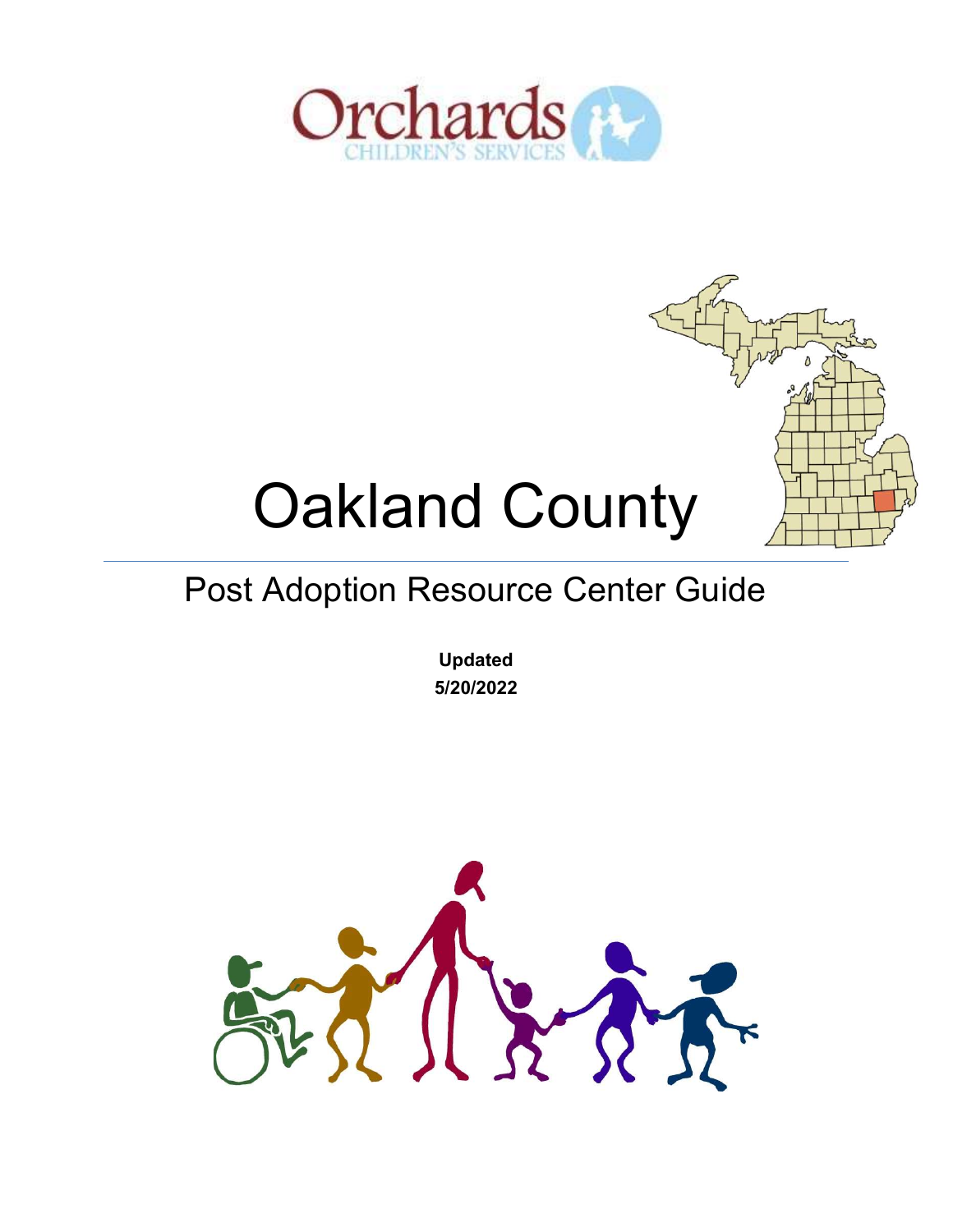#### Table of Contents

| 2-1-1 Helpline Resource Referrals Database               | 3               |
|----------------------------------------------------------|-----------------|
| Adoption                                                 | 3               |
| <b>Advocacy and Training</b>                             | 3               |
| ADHD and ADD                                             | 4               |
| <b>Alcohol and Drug Treatment</b>                        | 4               |
| <b>Anger Management</b>                                  | 5               |
| Autism                                                   | 5               |
| <b>Cars and Care Repairs</b>                             | 5               |
| Counselling                                              | 6               |
| <b>Divorce</b>                                           | $\overline{7}$  |
| <b>Domestic Violence</b>                                 | 7               |
| Employment                                               | 7               |
| <b>Food Resources</b>                                    | 8               |
| <b>GED</b>                                               | 9               |
| <b>Grief Support</b>                                     | 9               |
| <b>Health Services</b>                                   | 10              |
| <b>Medical Care</b>                                      | 11              |
| <b>Mentoring Programs</b>                                | 11              |
| Michigan Department of Health and Human Services (MDHHS) | 12              |
| <b>Parenting Education</b>                               | 12 <sup>2</sup> |
| <b>Parent Support Groups</b>                             | 13              |
| <b>Recreation Centers</b>                                | 13              |
| <b>Crisis Assistance</b>                                 | 15              |
| <b>Vision/Dental</b>                                     | 15              |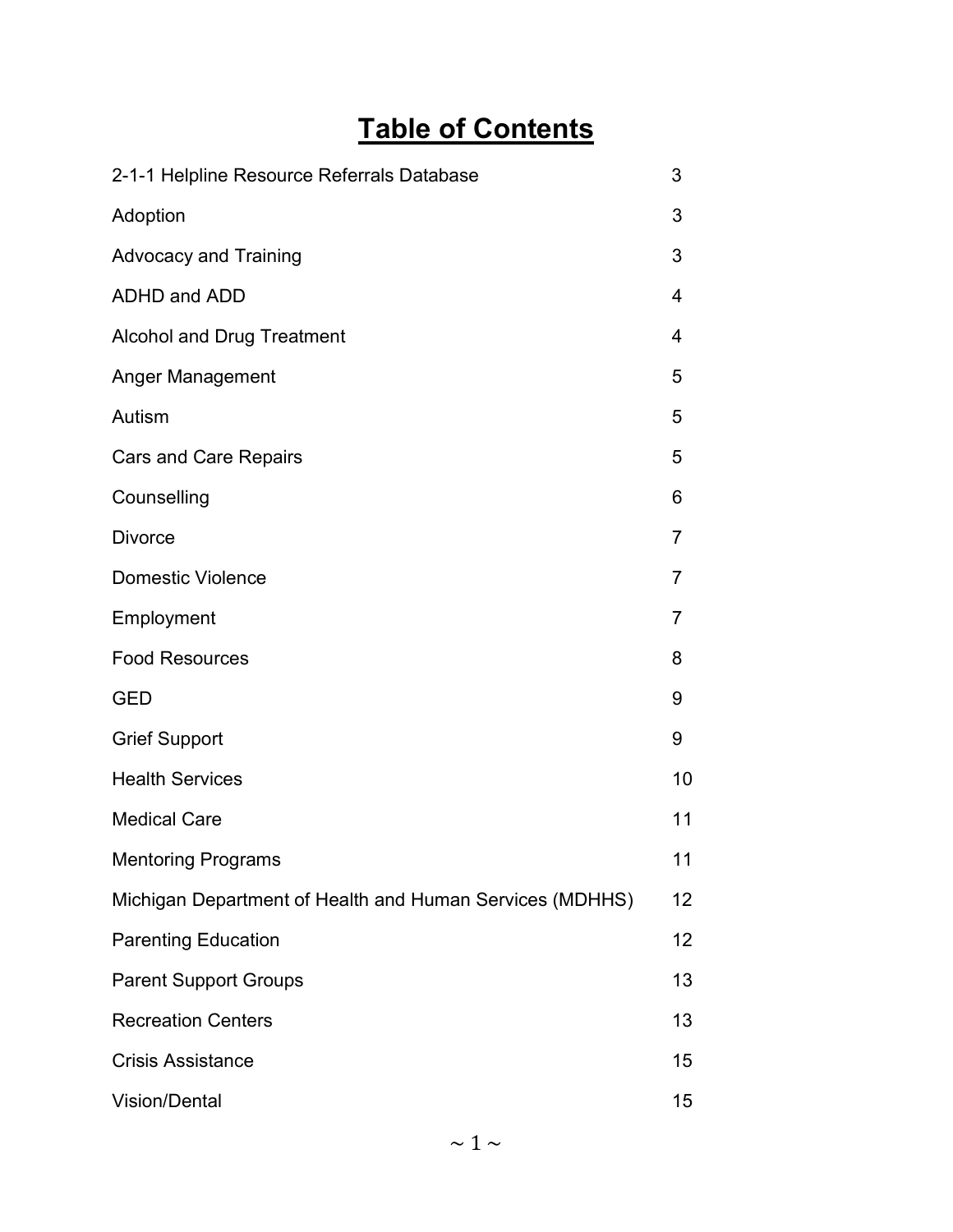| <b>Youth Assistance</b>                             | 16 |
|-----------------------------------------------------|----|
| Mental Health websites & Phone Numbers              | 20 |
| Mental Health Professional Organizations& Resources | 23 |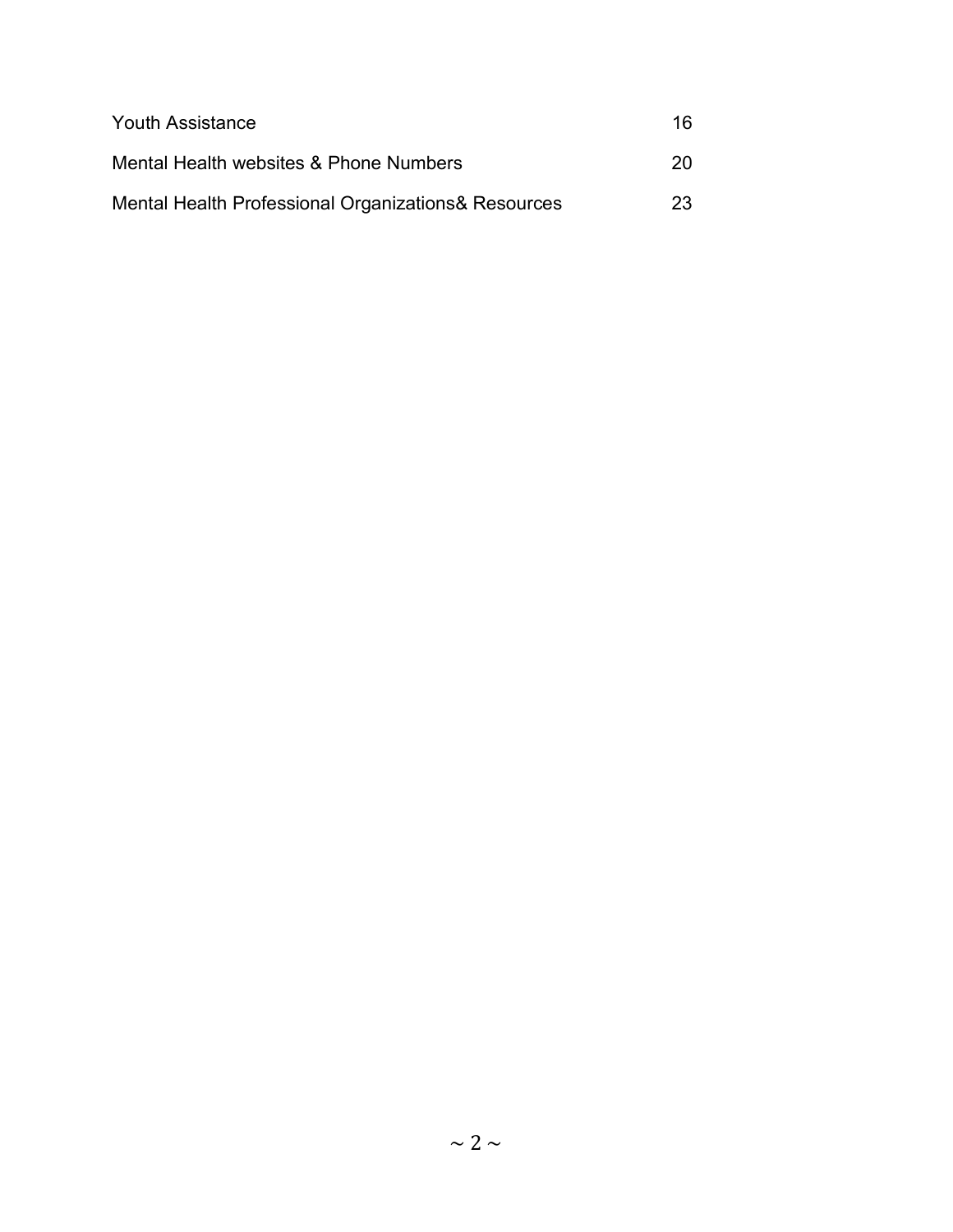#### 2-1-1 Helpline Resource Referrals and Database

United Way for Southeastern Michigan 2-1-1 or 1-800-552-1183

3011 W. Grand Blvd. suite 500 Main Office- 313-226-9200 Detroit, MI 48202 Unitedwaysem.org

#### **Adoption**

Michigan Department of Health and Human Services https://www.michigan.gov/mdhhs

MDHHS Adoption Closed Case Services https://www.michigan.gov/mdhhs/0,5885,7-339-73971\_7116\_7125-14884--,00.html

MDHHS Post Adoption Parent Resources https://www.michigan.gov/mdhhs/0,5885,7-339-73971\_7116\_63826\_11423---,00.html

Adoptive Family Support Network 616-458-7945 805 Leonard Street NE Grand Rapids, MI 49503

#### Advocacy & Training

| The ARC of Oakland County                                             | 248-816-1900 |
|-----------------------------------------------------------------------|--------------|
| 1641 W. Big Beaver Rd.                                                |              |
| Troy, MI 48084                                                        |              |
| thearcoakland.org                                                     |              |
| <b>JARC</b>                                                           | 248-940-2617 |
| 6735 Telegraph Rd. Suite 100                                          |              |
| Bloomfield Hills, MI 48301                                            |              |
| www.jarc.org                                                          |              |
| <b>United Cerebral Palsy of Metro Detroit</b><br>23077 Greenfield Rd. | 248-557-5070 |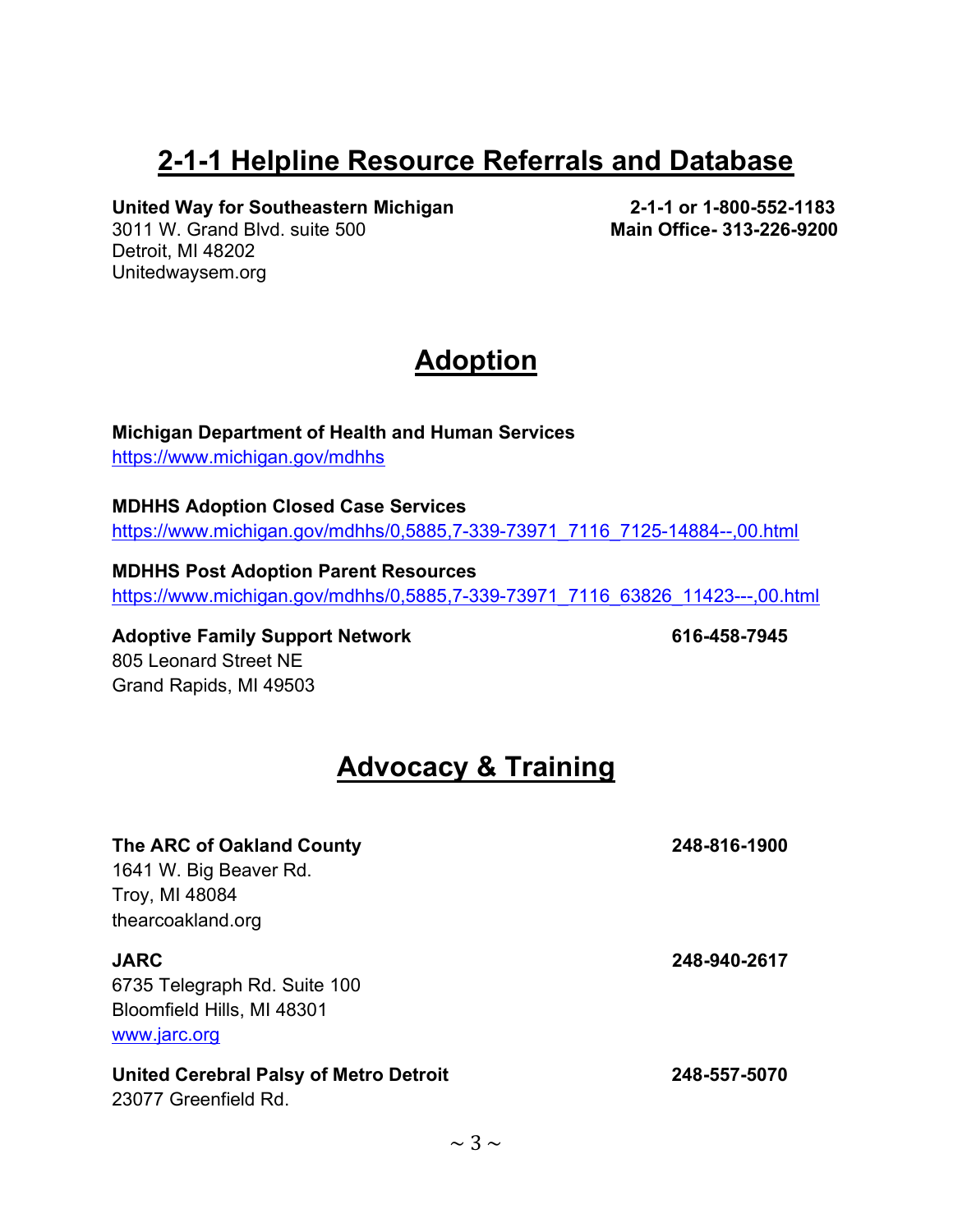Suite 205 Southfield, MI 48075 www.ucp.org

| <b>Grandparents Rights</b><br>100 W. Long Lake Rd.<br>Bloomfield, MI 48304           |                    | 248-646-7191                 |
|--------------------------------------------------------------------------------------|--------------------|------------------------------|
| <b>CHADD (ADD Support Group)</b><br>Dr. Fran Parker                                  |                    | 248-988-6716                 |
| <b>Haven</b>                                                                         | 24 hr. Crisis line | 248-334-1274                 |
|                                                                                      | General Inquiries  | 248-334-1284                 |
| <b>Oakland County Youth Assistance</b><br>1200 N. Telegraph Rd.<br>Pontiac, MI 48341 |                    | 248-858-0051                 |
| <b>Common Ground (Crisis Intervention)</b>                                           |                    | 248-456-0909<br>800-231-1127 |
| <b>Pontiac Youth Assistance</b><br>60 Parkhurst St.                                  |                    | 248-451-7549                 |

#### Pontiac, MI 48342

#### Alcohol and Drug Treatment

| <b>Community Health Network Substance Use Services</b> |                              |  |
|--------------------------------------------------------|------------------------------|--|
| 1200 N Telegraph Rd, Building 32 East                  | 248-464-6363 or 800-231-1127 |  |
| Pontiac, MI                                            |                              |  |

#### SAMSHA/Center for Substance Abuse Treatment

800-662-HELP (4357)

#### ADHD and ADD

#### Oakland Neuropsychology Center 248-644-9466

4190 Telegraph rd, suite 2700 Bloomfield Hills, MI 48302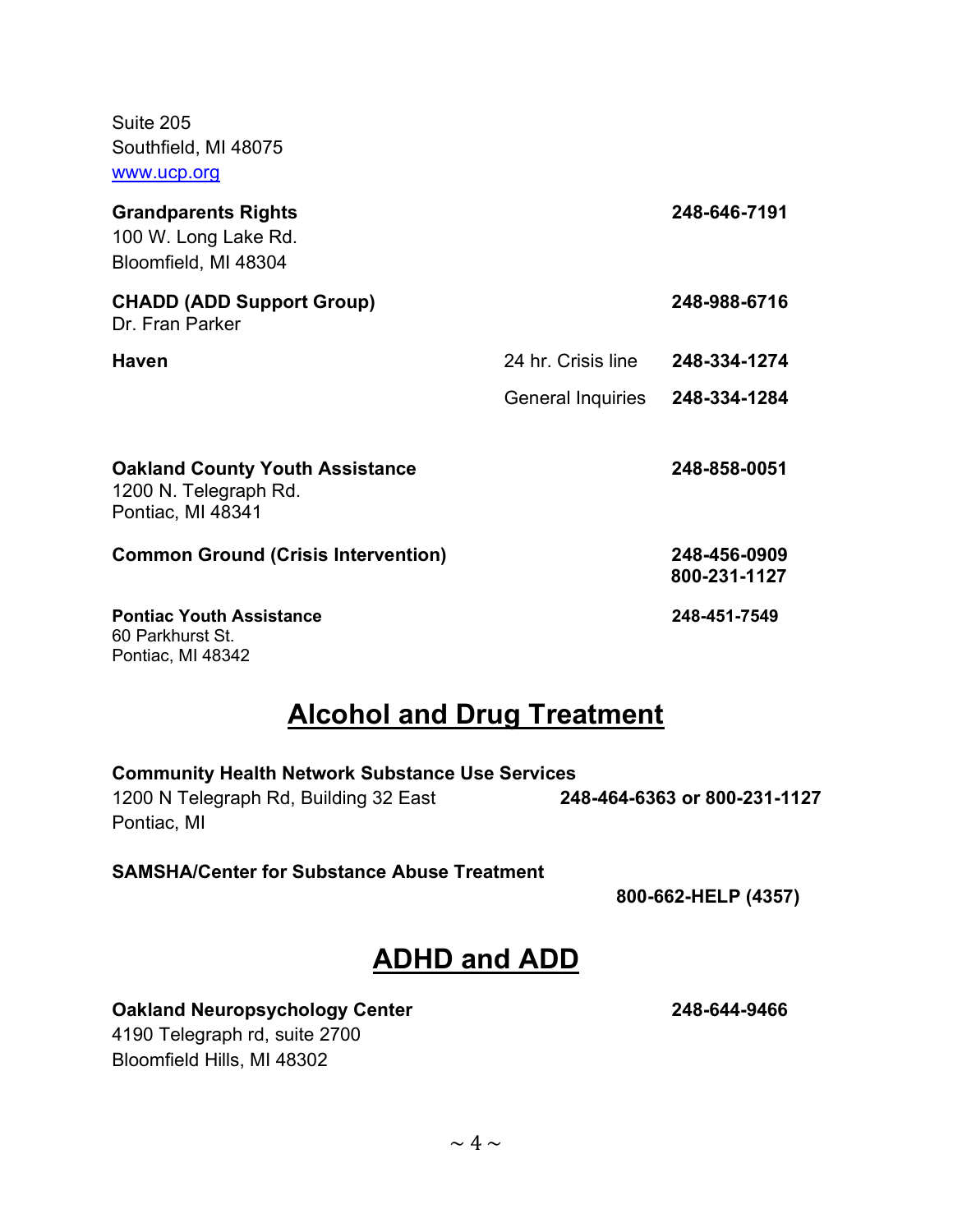| <b>Najem ADHD and Pediatric Center</b><br>26850 Providence Pkwy #300<br>Novi, MI 48374                                     | 248-348-4200 |
|----------------------------------------------------------------------------------------------------------------------------|--------------|
| <b>Center for Psychological Services</b><br>4950 Highland Rd.<br>Waterford Twp., MI 488328                                 | 248-674-3382 |
| <b>Anger Management</b>                                                                                                    |              |
| <b>Step Forward</b><br>250 Elizabeth Lake Road, Suite 1520<br>Pontiac, MI 48341                                            | 248-451-2310 |
| Domestic Violence & Anger Management Classes<br><b>Gateway Counseling Center</b><br>2011 Crooks Rd.<br>Royal Oak, MI 48073 | 248-439-0383 |
| Autism                                                                                                                     |              |
| <b>Autism &amp; Behavioral Support Center</b>                                                                              | 586-464-0175 |
| <b>Jack's Place for Autism</b><br>17360 W. 12 Miles Rd.<br>Suite 204<br>Southfield, MI 48076                               | 248-443-7427 |
| <b>Judson Center</b><br><b>Autism Connection Center</b><br>4410 W. 13 Mile Rd.<br>Royal Oak, MI 48073                      | 248-549-4339 |
| <b>MORC Autism and Children's Centers</b><br>1800 W. Big Beaver Rd. Ste. 150<br>Troy, MI 48084                             | 248-918-5600 |
| <b>Friendship Circle</b><br>6892 W Maple Rd<br>West Bloomfield Township, MI 48322                                          | 248-788-7878 |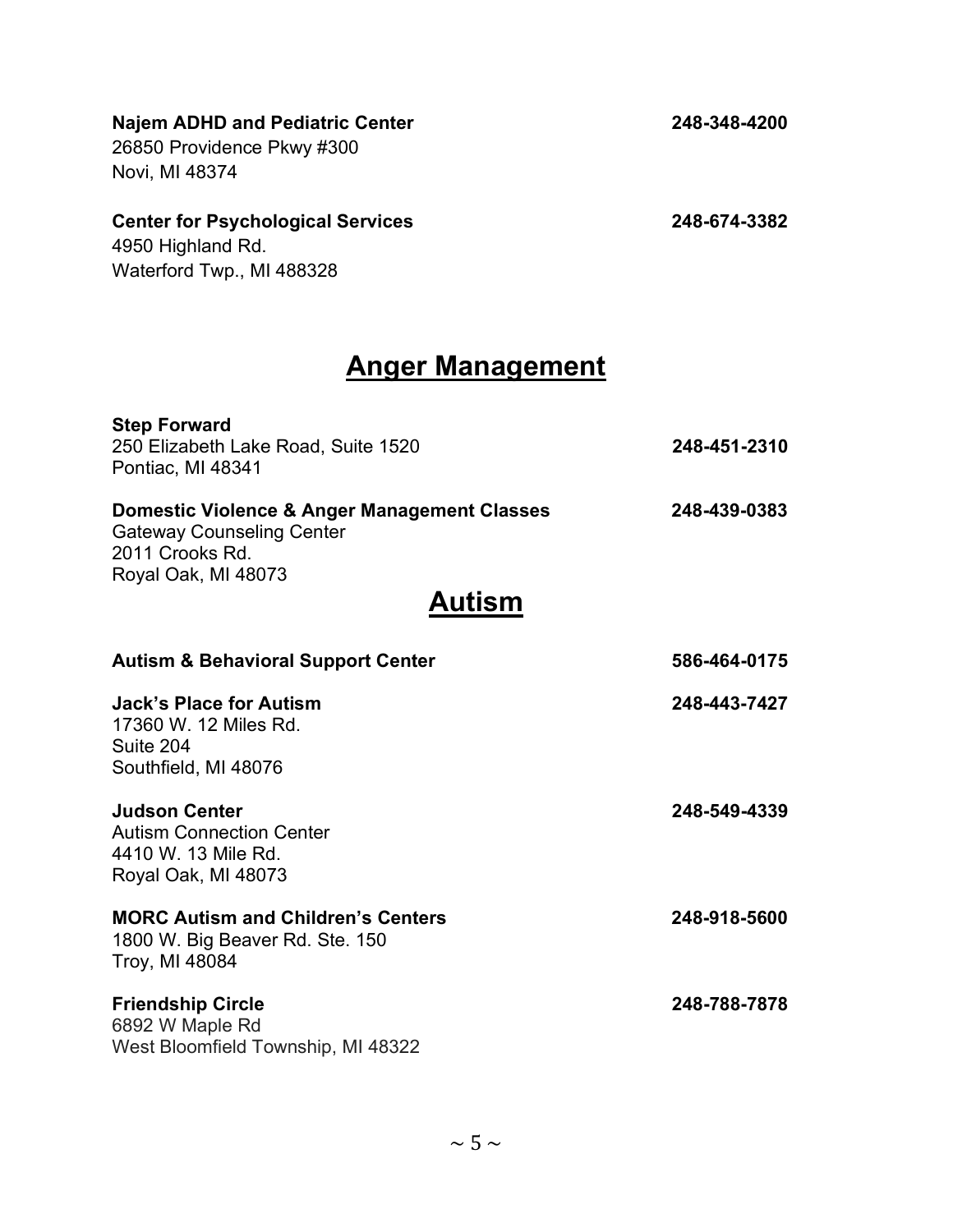#### Car Repairs & Cars

| <b>Oakland &amp; Livingston Human Service Agency</b>                                                            |                                      | 248-209-2600 |
|-----------------------------------------------------------------------------------------------------------------|--------------------------------------|--------------|
| <b>South Office</b><br>1956 Hilton Rd.<br>Ferndale, MI 48220                                                    |                                      | 248-542-5860 |
| <b>Livingston County</b><br>2300 E. Grand River Ave, 107<br>Howell, MI 48843                                    |                                      | 517-546-8500 |
| <b>Volunteers of America</b><br>www.carshelpingpeople.org                                                       |                                      | 800-552-1515 |
| <b>Hear to Help</b><br>What Do We Help With? - Here to Help Foundation                                          |                                      |              |
| <b>Affordable Auto</b><br>245 South Boulevard East<br>Pontiac, MI                                               |                                      | 248-758-2600 |
| <b>Goodwill Industries of SE Michigan</b><br>1357 Division St.<br>Adrian, MI 49221<br><b>Monroe County Only</b> |                                      | 517-263-2135 |
| <b>Counseling</b>                                                                                               |                                      |              |
| <b>Common Ground</b>                                                                                            | Teen 2 Teen/Crisis line 800-231-1127 | 248-456-8150 |
| <b>Easter Seals of Michigan</b>                                                                                 |                                      | 248-475-6400 |

Community Network Services 800-615-0411

Havenwyck 800-401-2727 1525 University 248-373-9200 Auburn Hills, MI 48326

Oakland County Community Mental Health Admin. 248-858-1210 Crisis 248-456-1991

800-75-SEALS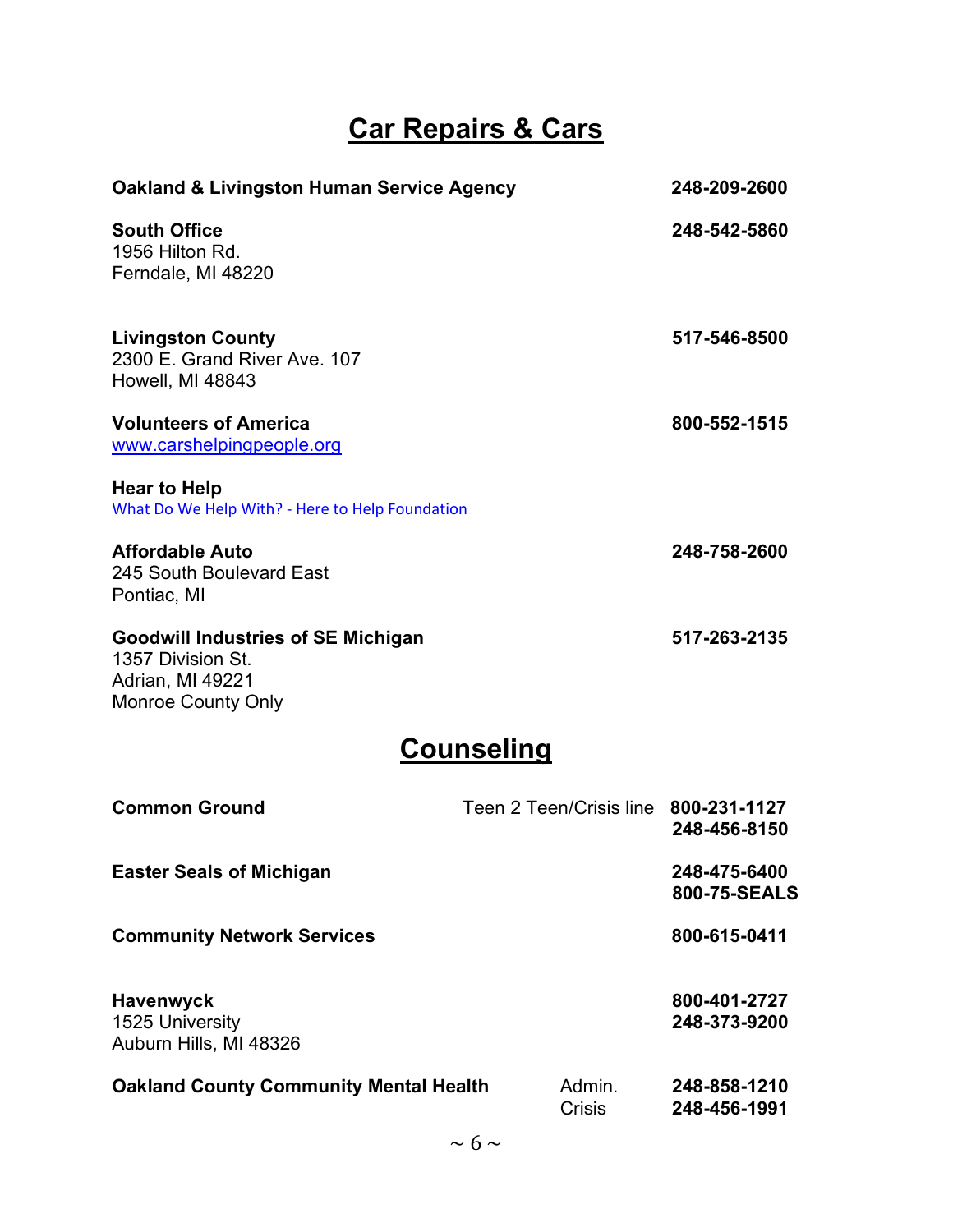| <b>North Oakland Family Counseling</b><br>6887 Dixie Hwy. #A<br>Clarkston, MI 48346<br><b>Crisis/Emergency Services</b>         |      | 248-620-1019 |
|---------------------------------------------------------------------------------------------------------------------------------|------|--------------|
| <b>Children's Protective Services</b>                                                                                           |      | 855-444-3911 |
| <b>Care House-Child Abuse and Neglect Council</b>                                                                               |      | 248-332-7173 |
| <b>Alcoholics Anonymous</b>                                                                                                     |      | 248-541-6565 |
| <b>Gamblers Anonymous</b>                                                                                                       |      | 248-559-5558 |
| <b>Narcotics Anonymous</b>                                                                                                      |      | 248-534-7200 |
| <b>Divorce</b>                                                                                                                  |      |              |
| <b>Divorce mediation Program</b><br><b>Oakland Mediation Center</b><br>550 Hullet Dr.<br>Suite 102<br>Bloomfield Hills MI 48302 |      | 248-338-4280 |
| <b>Domestic Violence</b>                                                                                                        |      |              |
| <b>Child Witness of Domestic Violence</b><br><b>HAVEN</b>                                                                       |      | 248-334-1284 |
| <b>National Domestic Violence Hotline</b>                                                                                       |      | 800-799-7233 |
| <b>National Sexual Assault Hotline</b>                                                                                          |      | 800-656-4673 |
| <b>Grace Center of Hope</b>                                                                                                     |      | 248-334-2187 |
| <b>HAVEN</b>                                                                                                                    | 24/7 | 248-334-1274 |
| <b>Care House</b>                                                                                                               |      | 248-333-0999 |
| <b>Common Ground</b>                                                                                                            |      | 800-231-1127 |

## **Employment**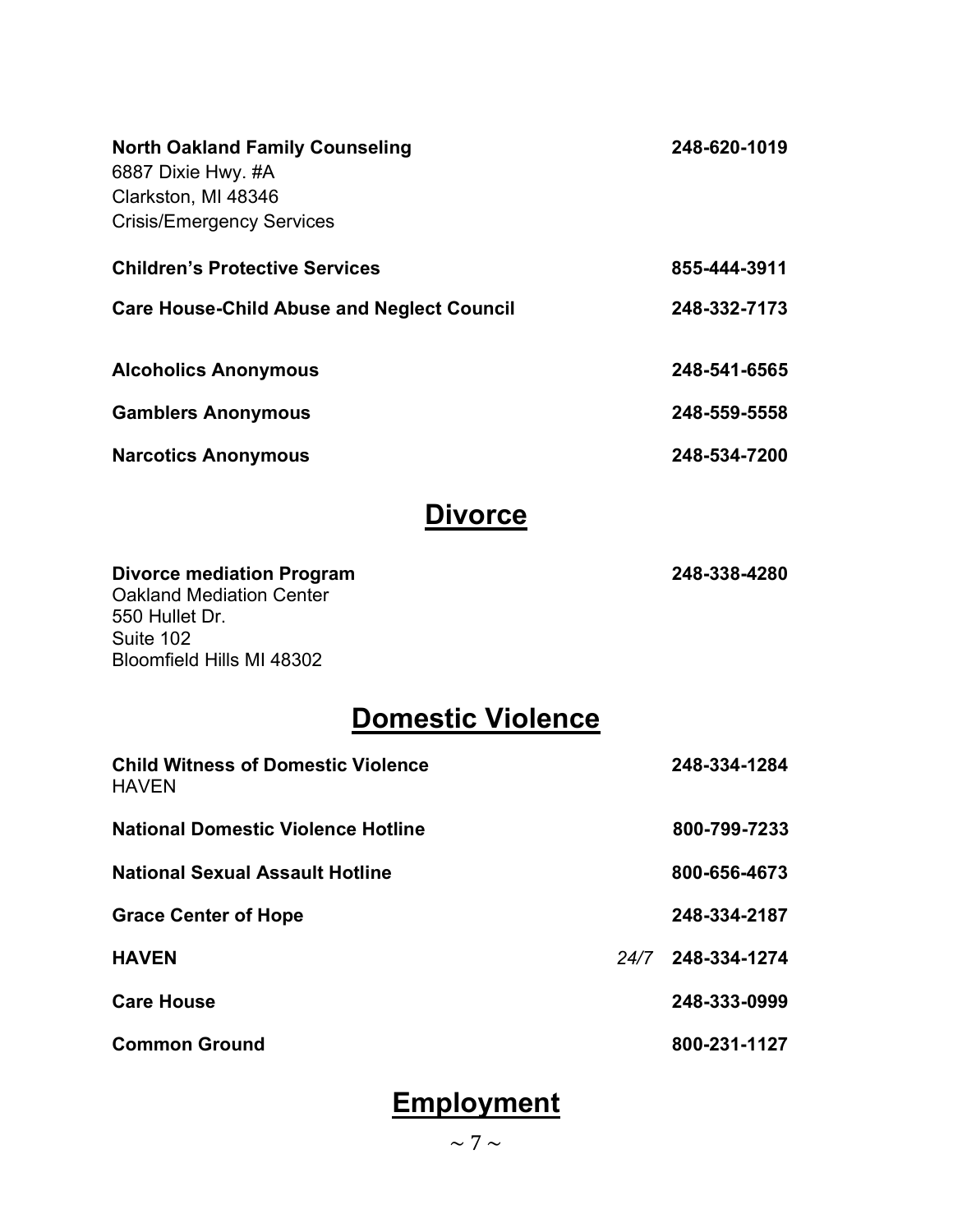| <b>Michigan Works</b><br>Oak Park        | 248-691-8437 |
|------------------------------------------|--------------|
| <b>Highland, Oakland Career Center</b>   | 248-889-0410 |
| Novi<br>31150 Beck Rd.<br>Novi, MI 48377 | 248-926-1820 |
| 28 N. Saginaw<br>Pontiac, MI 48342       | 248-332-0394 |
| Southfield                               | 248-796-4580 |
| Troy                                     | 248-823-5101 |
| Waterford                                | 248-617-3600 |

#### Food Resources

| <b>Oakland-Livingston Human Services Agency</b><br>Services: Emergency food program nutrition counseling,<br>utility assistance, community and family housing and energy.                              | 248-209-2600<br>248-209-2686 |
|--------------------------------------------------------------------------------------------------------------------------------------------------------------------------------------------------------|------------------------------|
| <b>St. Vincent de Paul</b><br>Services: Soup Kitchen, Tuesday and Thursday 11:00-1:30p.m.<br>Clothing vouchers to St. Vincent de Paul stores.                                                          | 248-975-6231                 |
| Women, Infants and Children (WIC)<br>Services: Food for infants (birth to 12months),<br>food for women & children, nutrition education,<br>health care referrals, breastfeeding promotion and support. | 248-858-1272                 |
| <b>Open Door Outreach Center</b><br>7170 Cooley Lake Rd.<br>Waterford, MI 48327<br>Services for Waterford, Keego Harbor, West Bloomfield,<br>Commerce, White Lake, Wixom.                              | 248-360-2930                 |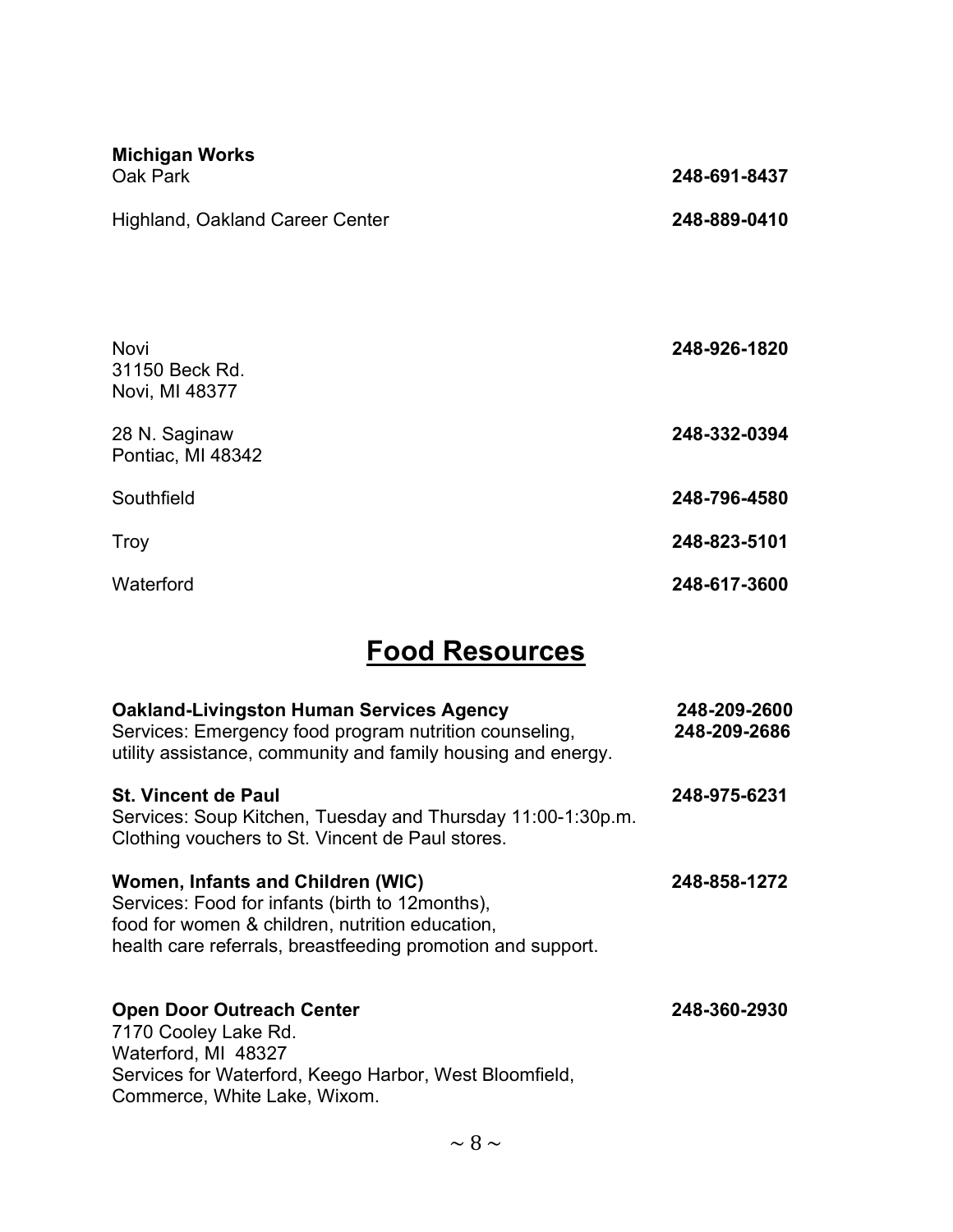| <b>Neighborhood House of Rochester</b><br>1720 S. Livernois Rd.<br>Rochester, MI 48307<br>Services: Walk in food Monday-Thursday, 11:30-2:30p.m<br>Food, clothing, furniture, financial assistance                        | 248-651-5836 |
|---------------------------------------------------------------------------------------------------------------------------------------------------------------------------------------------------------------------------|--------------|
| <b>Ladies of Charity Clothes &amp; Food Pantry</b><br>Monday, Tuesday, Wednesday 9:00-12:00p.m                                                                                                                            | 248-646-0920 |
| <b>Salvation Army-Pontiac</b>                                                                                                                                                                                             | 248-334-2407 |
| <b>Active Faith Community Services</b><br>401 S. Washington<br><b>PO BOX 188</b><br>South Lyon, MI 48178                                                                                                                  | 248-437-9790 |
| <b>Open Hand Emergency Food Pantry</b><br>St. John's Episcopal Church<br>26988 Woodward AVE.<br>Royal Oak, MI 48067<br>Client needs to bring valid information and social security<br>number for everyone receiving food. | 248-546-1255 |
| Yad Ezra - Kosher Food Pantry<br>Berkley, MI 48072<br>Need proof of income, ID, Social Security # for all receiving assistance<br>10:00-11:00a.m 6:00-7:00p.m daily                                                       | 248-548-3663 |
| <b>Lighthouse of Oakland County- Clarkston</b><br>6330 Sashabaw Rd.<br>Clarkston, MI 48051<br>Hours: Monday-Friday 10:00-4:00p.m                                                                                          | 248-920-6000 |
| <b>National Council of Jewish Women Thrift Shop</b><br>Berkley, MI                                                                                                                                                        | 248-548-6664 |
| <b>Gods Helping Hand Food and Clothing</b>                                                                                                                                                                                | 248-852-7400 |
| <b>Open Door Outreach Center</b>                                                                                                                                                                                          | 248-360-2930 |
| Pantry Locator www.pantrynet.org                                                                                                                                                                                          |              |

# GED Programs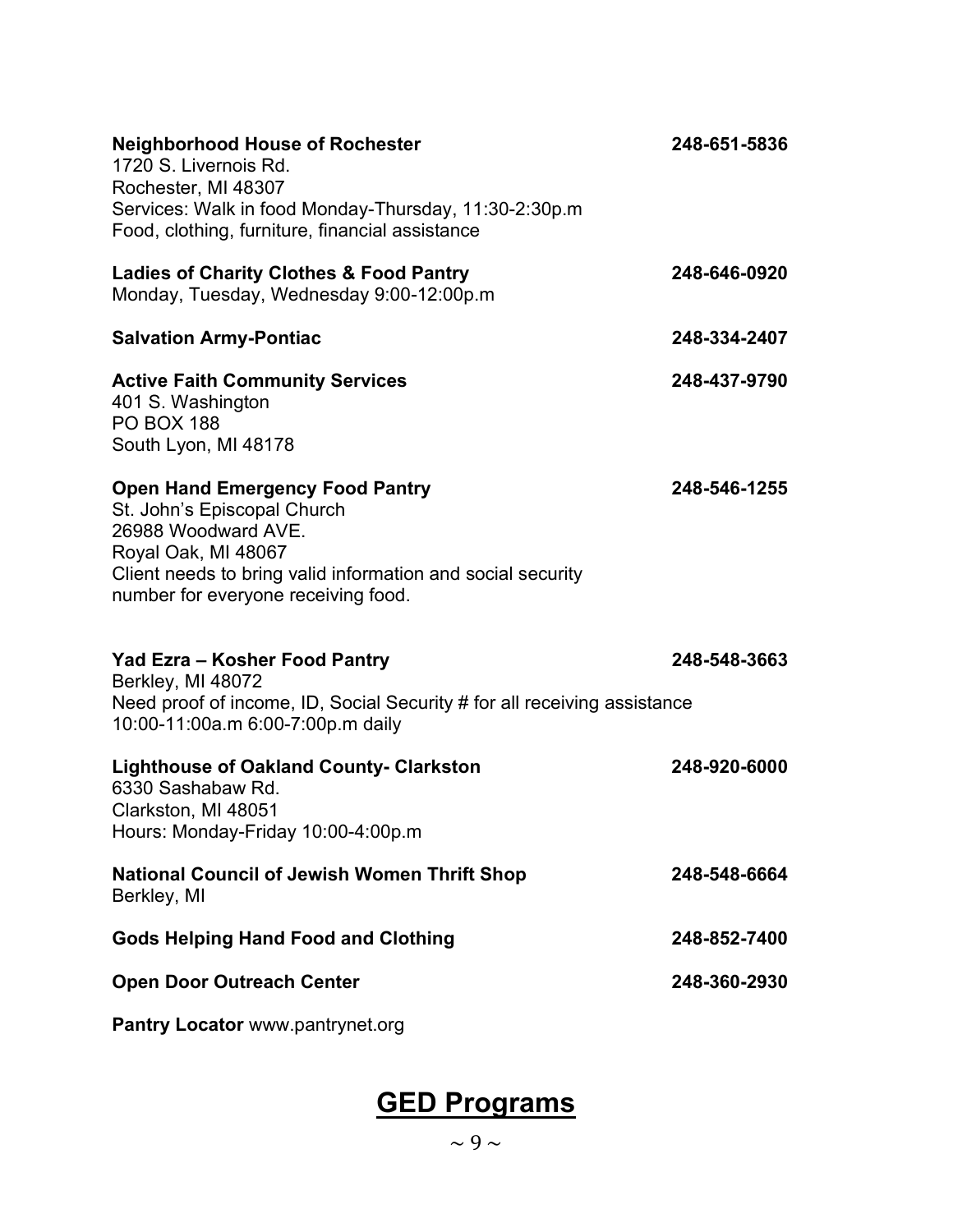| <b>Catholic Charities of Southeast Michigan</b><br><b>Hispanic Outreach Services</b><br>295 W. Huron St.<br>Pontiac, MI                  | 248-338-4250 |
|------------------------------------------------------------------------------------------------------------------------------------------|--------------|
| <b>Centro Multicultural La Familia</b>                                                                                                   | 248-858-7800 |
| <b>Grace Centers of Hope</b><br>35 E. Huron st. PO Box 430618<br>Pontiac, MI 48343-0618                                                  | 248-334-7939 |
| *Call local school district*                                                                                                             |              |
| <b>Grief Support</b>                                                                                                                     |              |
| <b>Grief Support Group</b><br><b>Perspectives Counseling Center</b><br>2690 Crooks Suite 300<br>Troy, MI                                 | 248-244-8644 |
| <b>Traumatic Loss-Homicide Support &amp; Education Group</b><br><b>Common Ground</b><br>1410 S. Telegraph<br><b>Bloomfield Hills, Mi</b> | 248-451-2621 |
| <b>Parents of Murdered Children</b><br><b>Metro Detroit Chapter</b><br><b>P.O Box 34</b><br>Royal Oak, MI 48068                          | 248-360-9692 |
| <b>New Hope Center for Grief Support</b><br>145 N Center St. Suite E<br>Northville, MI 48167                                             | 248-348-0115 |
| <b>Health Services</b>                                                                                                                   |              |
| <b>St. Vincent DePaul Health Center (Ascension)</b>                                                                                      | 248-849-5006 |
| <b>Jewish Family Services of Metro-Detroit</b>                                                                                           | 248-592-2313 |
| <b>Mercy Place Clinic</b>                                                                                                                | 248-333-0840 |
| $\sim$ 10 $\sim$                                                                                                                         |              |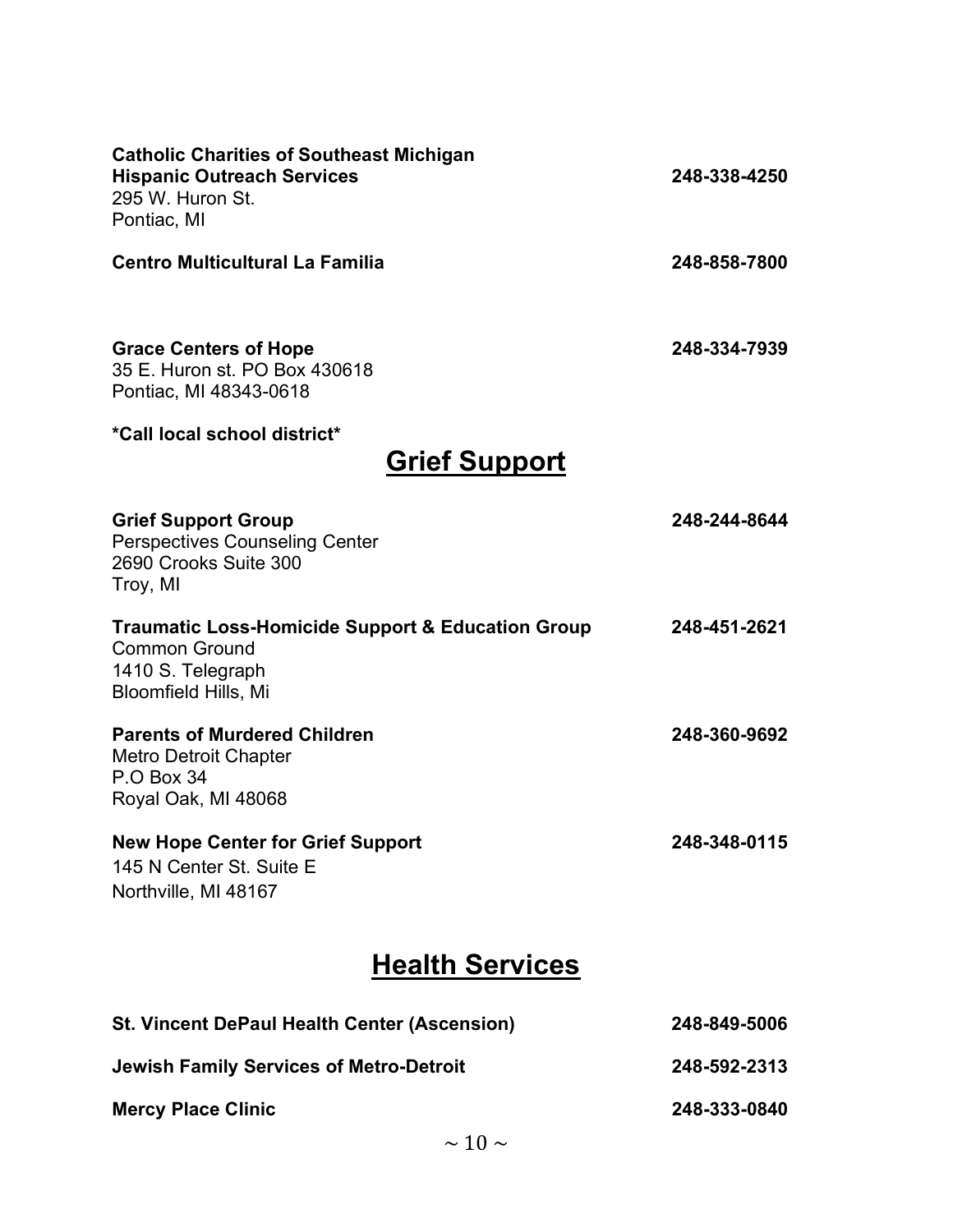| <b>Oakland County Health Division</b>                                                                                                                                                        | 248-858-1280 |
|----------------------------------------------------------------------------------------------------------------------------------------------------------------------------------------------|--------------|
| <b>Gilda's Club</b>                                                                                                                                                                          | 248-577-0800 |
| <b>Early ON</b>                                                                                                                                                                              | 248-209-2084 |
| <b>Poison Control</b>                                                                                                                                                                        | 800-222-1222 |
| <b>Children's Hospital of Michigan</b>                                                                                                                                                       | 313-745-5437 |
| <b>Flu Shots</b>                                                                                                                                                                             | 800-434-3358 |
| <b>Gary Burnstein Community Health Center</b>                                                                                                                                                | 248-309-3752 |
| <b>Oakland Primary Health Services</b>                                                                                                                                                       | 248-897-0900 |
| <b>Mi Child</b>                                                                                                                                                                              | 888-988-6300 |
| <b>Merck Patent Assistance &amp; Prescription Discount Program</b><br>www.merckhelps.com Provides free or discounted Merck<br>medicines to patients who cannot afford prescribed medications | 800-727-5400 |
| <b>Medicine Assistance Tool</b><br>www.mat.org<br>Know name of drugs taken.                                                                                                                  | 571-350-8643 |
| <b>National Library of Medicine</b><br>www.nlm.nih.gov/                                                                                                                                      |              |
| <b>Samhsa</b><br>http://www.samhsa.gov                                                                                                                                                       |              |

## **Medical Care**

| <b>Oakland Primary Health Services</b> | 248-897-0900 |
|----------------------------------------|--------------|
| <b>Oakland County Health Division</b>  | 248-858-1280 |
| <b>Mercy Place Clinic</b>              | 248-333-0840 |

#### Mentoring Programs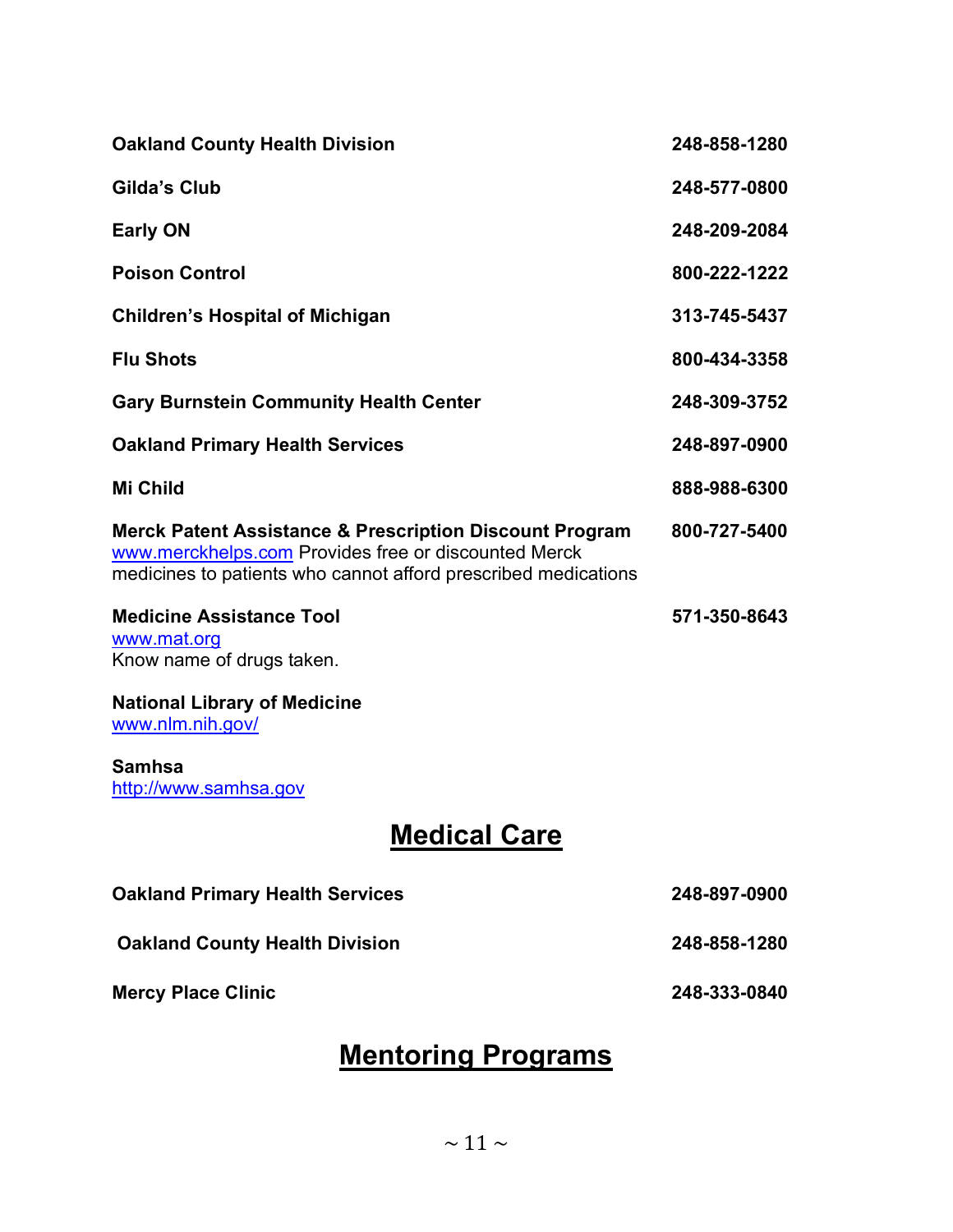| <b>Mentors Plus</b><br>Oakland County Youth Assistance, Dept. 452 1200<br>North Telegraph Road - Bldg. 14 East P<br>Pontiac, MI | 248-858-0041 |
|---------------------------------------------------------------------------------------------------------------------------------|--------------|
| <b>Boys and Girls Club</b><br>1545 E. Lincoln Ave.<br>Royal Oak, MI 48067                                                       | 248-544-4166 |
| <b>Oakland County Sheriff - PAL</b><br>1200 N Telegraph Road Building 38 East<br>Pontiac, Michigan 48341                        | 248-761-0622 |
| <b>MDHHS</b>                                                                                                                    |              |
| <b>Pontiac-Woodward District</b><br>51111 Woodward Avenue, 5th floor<br>Pontiac, MI 48342                                       | 248-975-5200 |
| <b>Southfield District</b><br>25620 W. 8 Mile Rd.<br>Southfield, MI 48033                                                       | 248-262-6400 |
| <b>Madison Heights District</b><br>30755 Montpelier<br>Madison Heights, MI 48071                                                | 248-583-8700 |
| <b>Parenting Education</b>                                                                                                      |              |
| <b>Adventure Center Activities</b><br><b>Crossroads for Youth</b><br>930 E. Drahner Rd.<br>Oxford, MI                           | 248-628-2561 |
| <b>Toddler Story Time</b><br><b>Madison Heights Library</b><br>300 W. 13 Mile Rd.                                               | 248-588-7763 |
| Love and Logic (Amor y logical)<br><b>Catholic Charities - Hispanic Outreach Services</b>                                       | 248-338-4250 |
| $\sim$ 12 $\sim$                                                                                                                |              |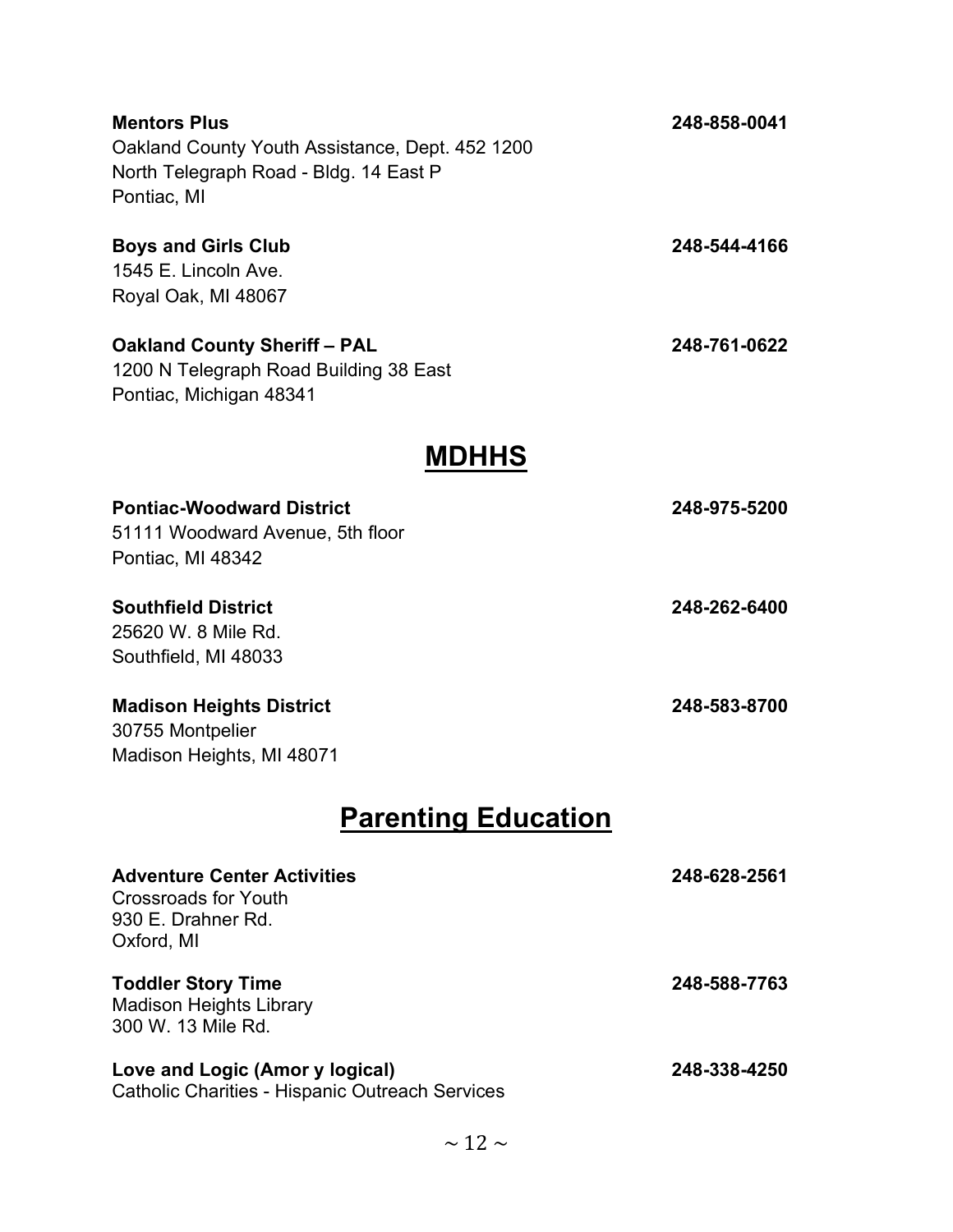| 295 W. Huron St.<br>Pontiac, MI                                                                                                       |              |
|---------------------------------------------------------------------------------------------------------------------------------------|--------------|
| <b>Parenting Programs</b><br>Oakland Livingston Human Services Agency<br>345 E. 9 Mile Rd.<br>Ferndale, MI                            | 248-542-5860 |
| <b>Parenting Resources</b><br><b>Oakland Family Services</b><br>114 Orchard Lake Rd.<br>Pontiac, MI                                   | 248-858-7766 |
| <b>Ascension - Breastfeeding &amp; Parenting Skills</b><br>1101 W. University, Rochester 48307<br>www.healthcare.ascension.org/events | 248-652-5269 |

## Parent Support Groups

| <b>Great Start Collaborative Oakland County - Parent Coalition</b><br>www.greatstartoakland.org | 844-456-5437 |
|-------------------------------------------------------------------------------------------------|--------------|
| <b>Post-Partum Adjustment Support Group-Beaumont Hospitals</b>                                  | 800-633-7377 |
| http://beaumont.org/services/childrens/beaumont-parenting-program                               | 248-898-3230 |

## Recreation Center

| <b>Berkley Parks and Recreation Department</b><br>2400 Robina<br>Berkley, MI             | 248-658-3470 |
|------------------------------------------------------------------------------------------|--------------|
| <b>Birmingham Department of Public Services</b><br>851 S. Eton Rd.<br>Birmingham, MI     | 248-530-1700 |
| <b>Clawson Department of Parks and Recreation</b><br>509 Fisher Ct.<br>Clawson, MI 48071 | 248-589-0334 |
| <b>Commerce Township Parks and Recreation</b><br>2840 Fisher Ave.<br>Commerce TWP., MI   | 248-926-0063 |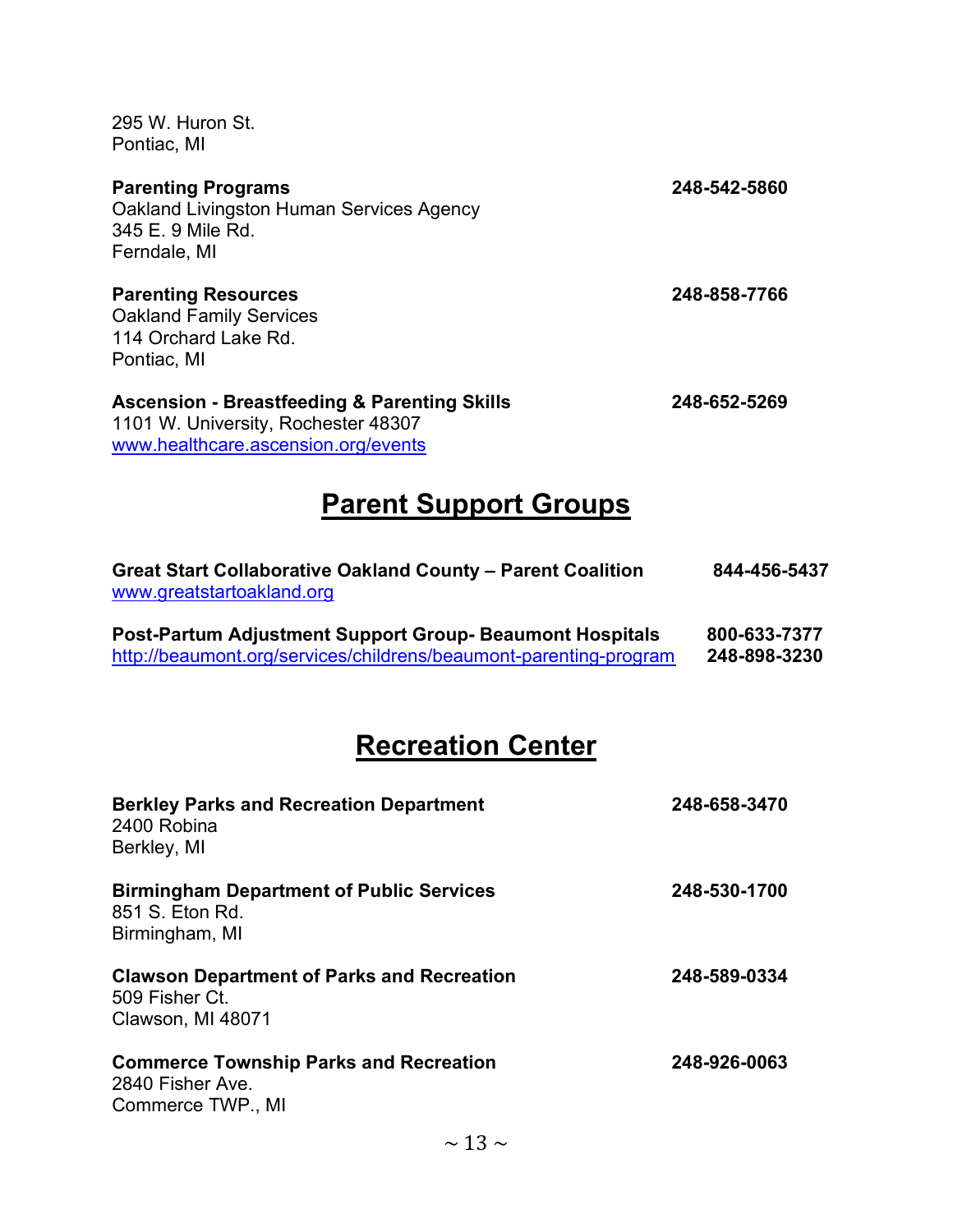| <b>Farmington Hills Dept. of Youth and Family Services</b><br>28600 w. 11 Mile Rd<br>Farmington Hills, MI                                         | 248-473-1841 |
|---------------------------------------------------------------------------------------------------------------------------------------------------|--------------|
| <b>Ferndale Dept. of Public Services and Recreation</b><br>300 E 9 Mile Rd.<br>Ferndale, Mi                                                       | 248-546-2525 |
| <b>Hazel Park Dept. of Parks and Recreation</b><br>Hazel Park Senior Citizen Office Community Center<br>620 W. Woodward Heights<br>Hazel Park, MI | 248-547-5535 |
| <b>Holly Parks and Recreation</b><br>5142 E. Holly Rd.<br>Holly, MI 48442                                                                         | 248-634-1758 |
| <b>Huntington Woods Parks and Rec.</b><br>26335 Scotia Rd.<br>Huntington Woods, MI 48070                                                          | 248-541-3030 |
| <b>Madison Heights Rec. Department</b><br>801 Ajax Drive<br>Madison Heights, MI                                                                   | 248-589-2294 |
| <b>Novi Parks and Rec.</b><br>45175 W. 10 Mile Rd.<br>Novi, MI                                                                                    | 248-347-0400 |
| <b>Oak Park Dept. of Recreation</b><br>14300 Oak Park BLVD.<br>Oak Park, MI 48237                                                                 | 248-691-7555 |
| <b>Pleasant Ridge Recreation Dept.</b><br>4 Ridge Rd.<br>Pleasant Ridge, MI 48069                                                                 | 248-541-2902 |
| <b>Pontiac Recreation Department</b><br>60 E. Pike St.<br>Pontiac, Mi 48341                                                                       | 248-758-3600 |
| <b>Rochester Parks Dept.</b><br>1141 N. Wilcox                                                                                                    | 248-651-5165 |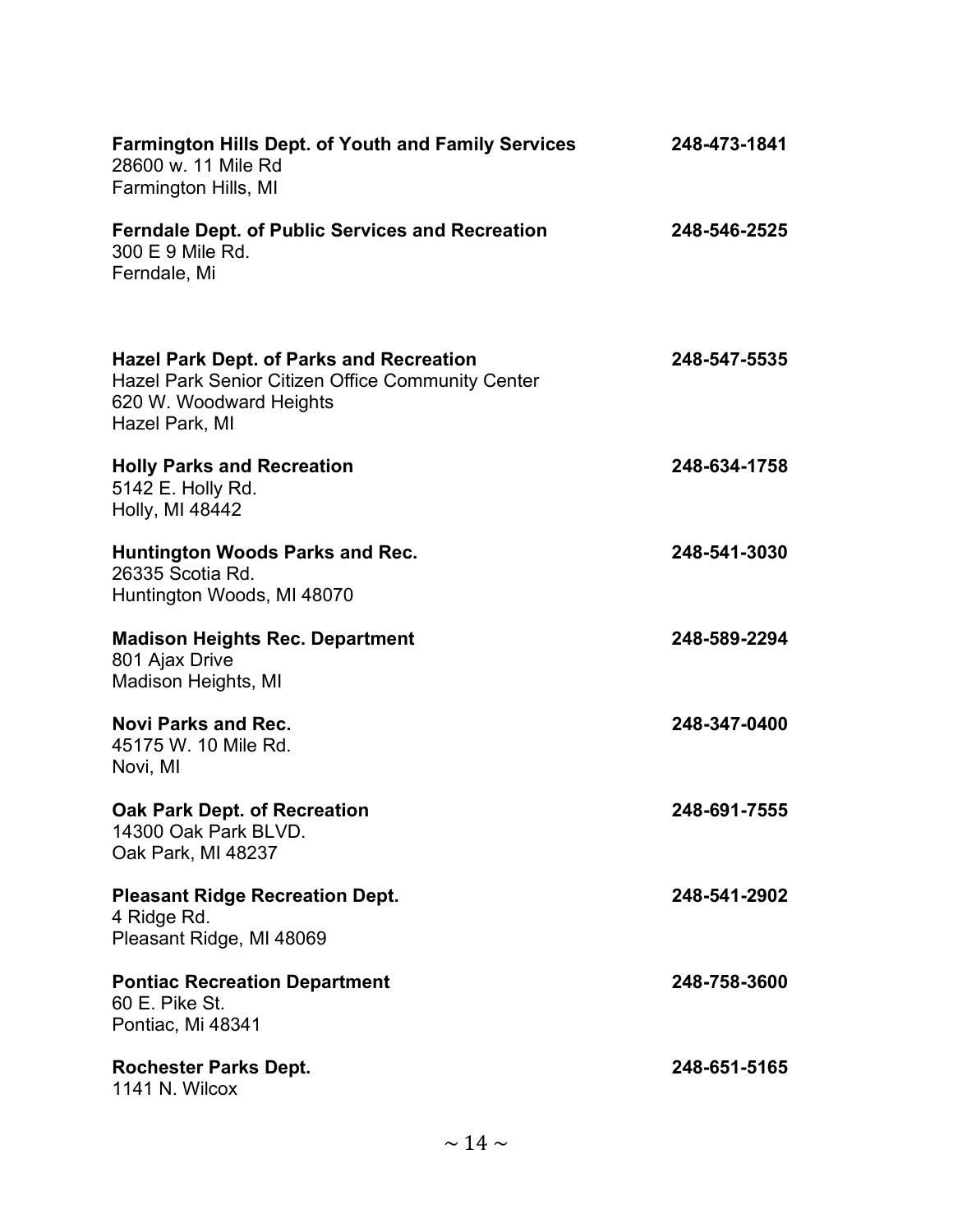Rochester, MI

| <b>Rochester Avon Recreation Authority</b><br>500 E 2 <sup>nd</sup> st.<br>Rochester, MI 48307    | 248-656-8308 |  |
|---------------------------------------------------------------------------------------------------|--------------|--|
| <b>Royal Oak Dept. of Rec. and Public Services</b><br>1600 N. Campbell Rd.<br>Royal Oak, Mi 48067 | 248-246-3300 |  |
| <b>Waterford Parks and Rec. Dept.</b><br>5200 Civic Center Dr.<br>Waterford, MI                   | 248-674-5441 |  |
| <b>Waterford Oaks Waterpark and Court Games Complex</b>                                           | 248-858-0918 |  |
| <b>West Bloomfield Parks and Rec.</b><br>4640 Walnut Lk, Rd.<br>West Bloomfield, MI               | 248-451-1900 |  |
| <b>Wixom Community Services</b><br>49015 Pontiac Trail<br>Wixom, MI                               | 248-624-2850 |  |
| <b>Crisis Assistance</b>                                                                          |              |  |
| <b>American Red Cross</b>                                                                         | 800-733-2767 |  |
| <b>Animal Control</b>                                                                             | 248-858-1070 |  |
| <b>Baldwin Church and Center</b>                                                                  | 248-332-6101 |  |
| <b>Oakland County Housing Counseling and Assistance</b>                                           | 248-858-5402 |  |
| <b>Vision Dental &amp; Hearing</b>                                                                |              |  |
| <b>Salvation Army Royal Oak</b>                                                                   | 248-585-5600 |  |
| <b>Mercy Place</b>                                                                                | 248-333-0840 |  |
| <b>Greater Detroit Agency for the Blind and Visually Impaired</b>                                 | 313-272-3900 |  |
| <b>Tri County Dental Council</b>                                                                  | 248-559-7767 |  |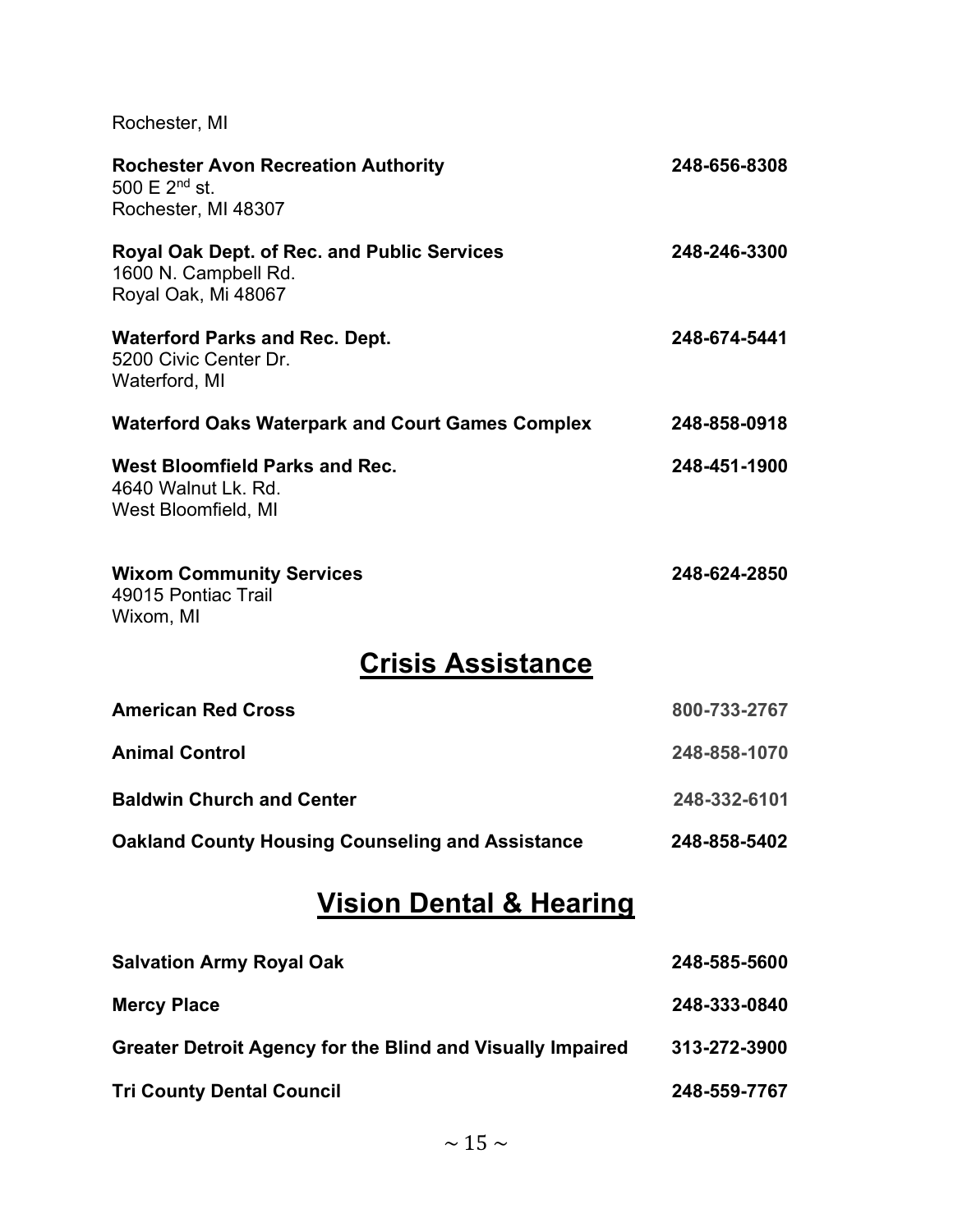| <b>Great Expression Dental Clinic</b>         | 248-588-8105           |
|-----------------------------------------------|------------------------|
| <b>Oakland County Discount Dental Program</b> | 866-498-7914           |
| <b>AACD Give Back a Smile Program (GBAS)</b>  | 800-773-GBAS<br>(4227) |
| <b>Michigan Dental Program</b>                | 844-648-3384           |

## Youth Assistance

Youth Assistance is a community-based program whose mission is to strengthen youth and families and to prevent and reduce delinquency, neglect, and abuse through community involvement. To reach Youth Assistance, please contact your local Youth Assistance office.

| <b>Youth Assistance Programs</b>                                                                                                                | <b>Contact</b>      |
|-------------------------------------------------------------------------------------------------------------------------------------------------|---------------------|
| <b>Avondale Youth Assistance</b><br>serving Avondale School District:                                                                           | Phone: 248-852-3716 |
| 1435 West Auburn Road<br>Rochester Hills, Michigan, USA 48309                                                                                   |                     |
| <b>Birmingham Youth Assistance</b><br>serving Birmingham School District:<br>2436 West Lincoln<br>Suite F102<br>Birmingham, Michigan, USA 48009 | Phone: 248-203-4300 |
| <b>Bloomfield Youth Assistance</b><br>serving Bloomfield Hills School District:<br>4174 Dublin rd.<br>Bloomfield Hills, MI 48302                | Phone: 248-341-5680 |
| <b>Clarkston Area Youth Assistance</b><br>serving Clarkston School District:<br>5565 Pine Knob Lane                                             | Phone: 248-623-4313 |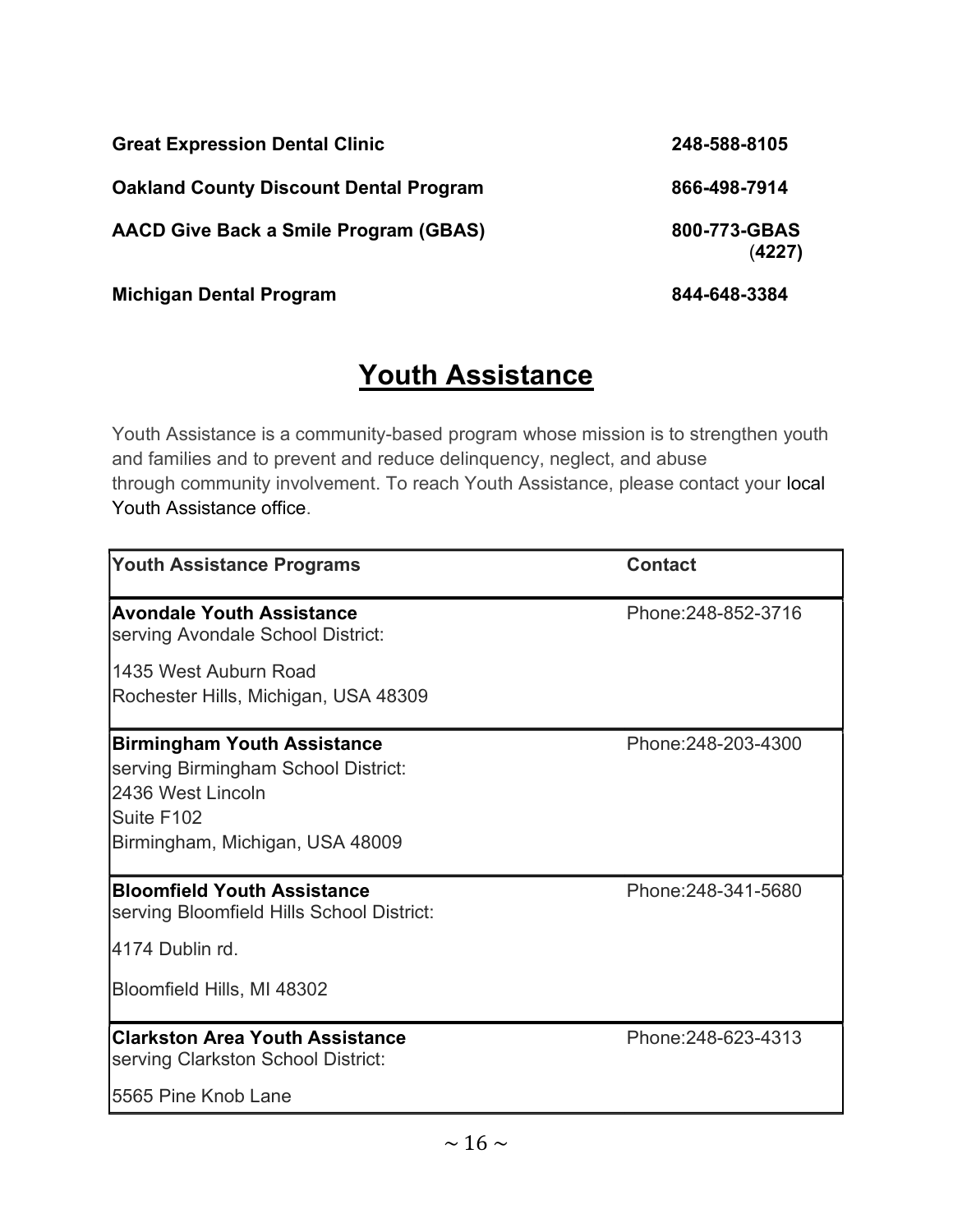| Clarkston, Michigan, USA, 48346                                                                                                                                                        |                                        |
|----------------------------------------------------------------------------------------------------------------------------------------------------------------------------------------|----------------------------------------|
| <b>Clawson Youth Assistance</b><br>serving Clawson School District:<br><b>Baker Center</b><br>626 Phillips<br>Clawson, Michigan, USA, 48017                                            | Phone: 248-655-4401                    |
| <b>Farmington Youth Assistance</b><br>serving Farmington & Clarenceville School Districts:<br>Ten Mile Annex, Suite 10<br>32789 West Ten Mile Road<br>Farmington, Michigan, USA, 48336 | Phone: 248-489-3434                    |
| <b>Ferndale Youth Assistance</b><br>serving Ferndale School District:<br>Ferndale High School<br>881 Pinecrest<br>Ferndale, Michigan, USA 48220                                        | Phone: 248-586-8704                    |
| <b>Hazel Park Youth Assistance</b><br>serving Hazel Park School District:<br><b>Webster Elementary</b><br>431 West Jarvis<br>Hazel Park, Michigan, USA, 48030                          | Phone: 248-546-4077<br>or 248-760-8792 |
| <b>Holly Area Youth Assistance</b><br>serving Holly School District:<br><b>Karl Richter Campus</b><br>920 E. Baird St.<br>Holly, Michigan, USA, 48442                                  | Phone: 248-328-3181                    |
| <b>Huron Valley Youth Assistance</b><br>serving Huron School District:<br>2029 N. Milford Rd.<br>Highland, Michigan, USA, 48356                                                        | Phone: 248-676-8492                    |
| <b>Madison Heights Youth Assistance</b><br>serving Madison and Lamphere School Districts:<br>31201 Dorchester Ave.                                                                     | Phone: 248-589-6860                    |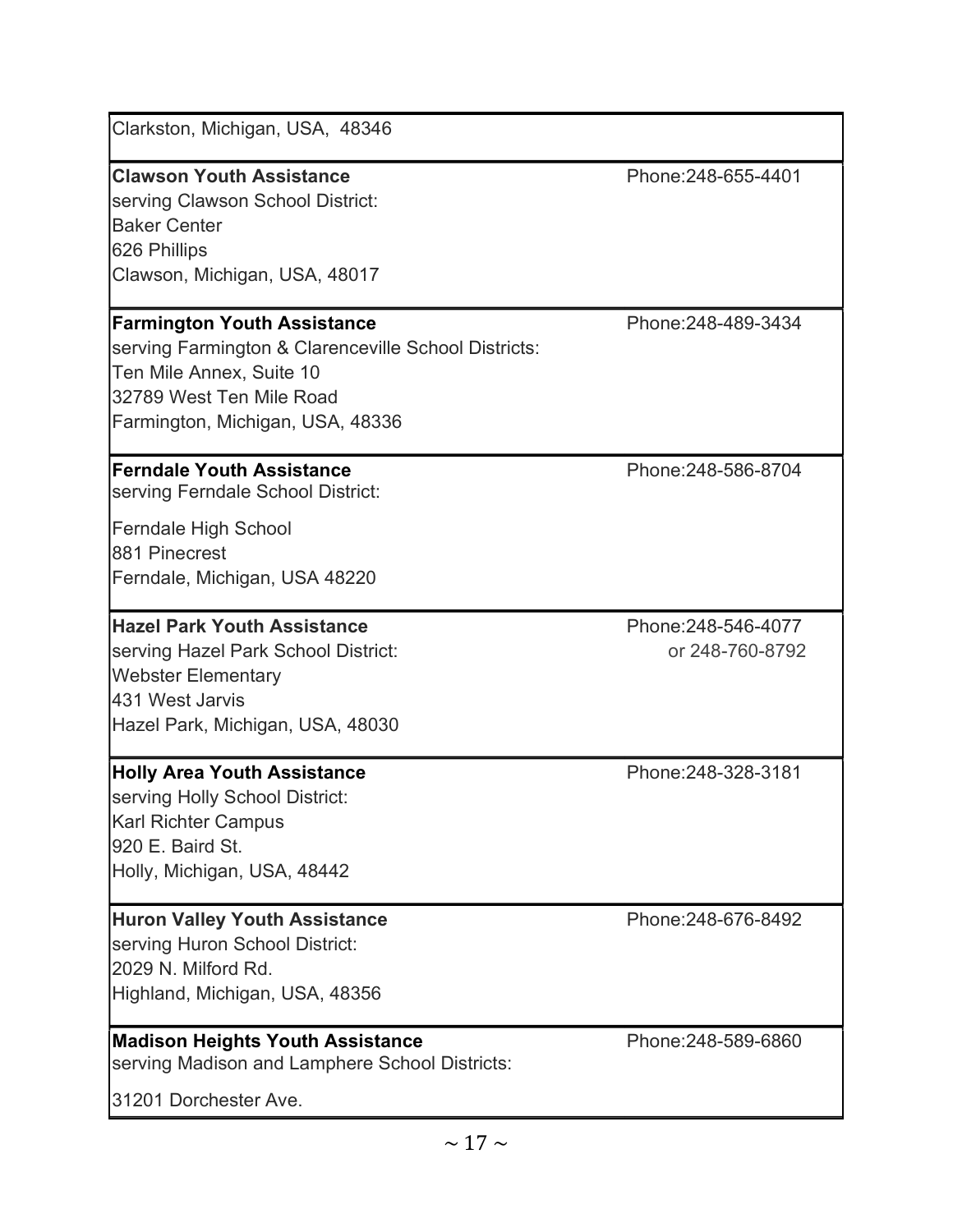| Madison Heights, Michigan, USA, 48071                                                                                                                                                                               |                     |
|---------------------------------------------------------------------------------------------------------------------------------------------------------------------------------------------------------------------|---------------------|
| <b>Novi Youth Assistance</b><br>serving Novi School District:<br>45175 West Ten Mile Road<br>Novi, Michigan, USA, 48375                                                                                             | Phone: 248-347-0410 |
| <b>Orion Area Youth Assistance</b><br>serving Lake Orion School District:<br>Community Ed. Resource Ctr.<br>455 East Scripps Road                                                                                   | Phone: 248-693-6878 |
| Lake Orion, Michigan, USA, 48360                                                                                                                                                                                    |                     |
| <b>Oak Park Youth Assistance</b><br>serving Oak Park School District:<br>22180 Park Lawn<br>Oak Park, Michigan, USA, 48237                                                                                          | Phone: 248-336-7679 |
| <b>Oxford-Addison Youth Assistance</b><br>serving Oxford School District:                                                                                                                                           | Phone: 248-969-5187 |
| <b>Oxford Middle School</b><br>1420 Lakeville Rd.<br><b>PO Box 372</b><br>Oxford, Michigan, USA, 48371                                                                                                              |                     |
| <b>Pontiac Youth Assistance</b><br>serving Pontiac School District:<br>Whitmer Human Resource Center                                                                                                                | Phone: 248-451-7549 |
| <b>Community Level / Suite 2</b><br>60 Parkhurst<br>Pontiac, Michigan, USA 48342                                                                                                                                    |                     |
| <b>Rochester Area Youth Assistance</b><br>serving Rochester School District:<br><b>Adams High School</b><br>(West Entrance to Performing Arts Center)<br>3200 West Tienken<br>Rochester Hills, Michigan, USA, 48306 | Phone: 248-656-3558 |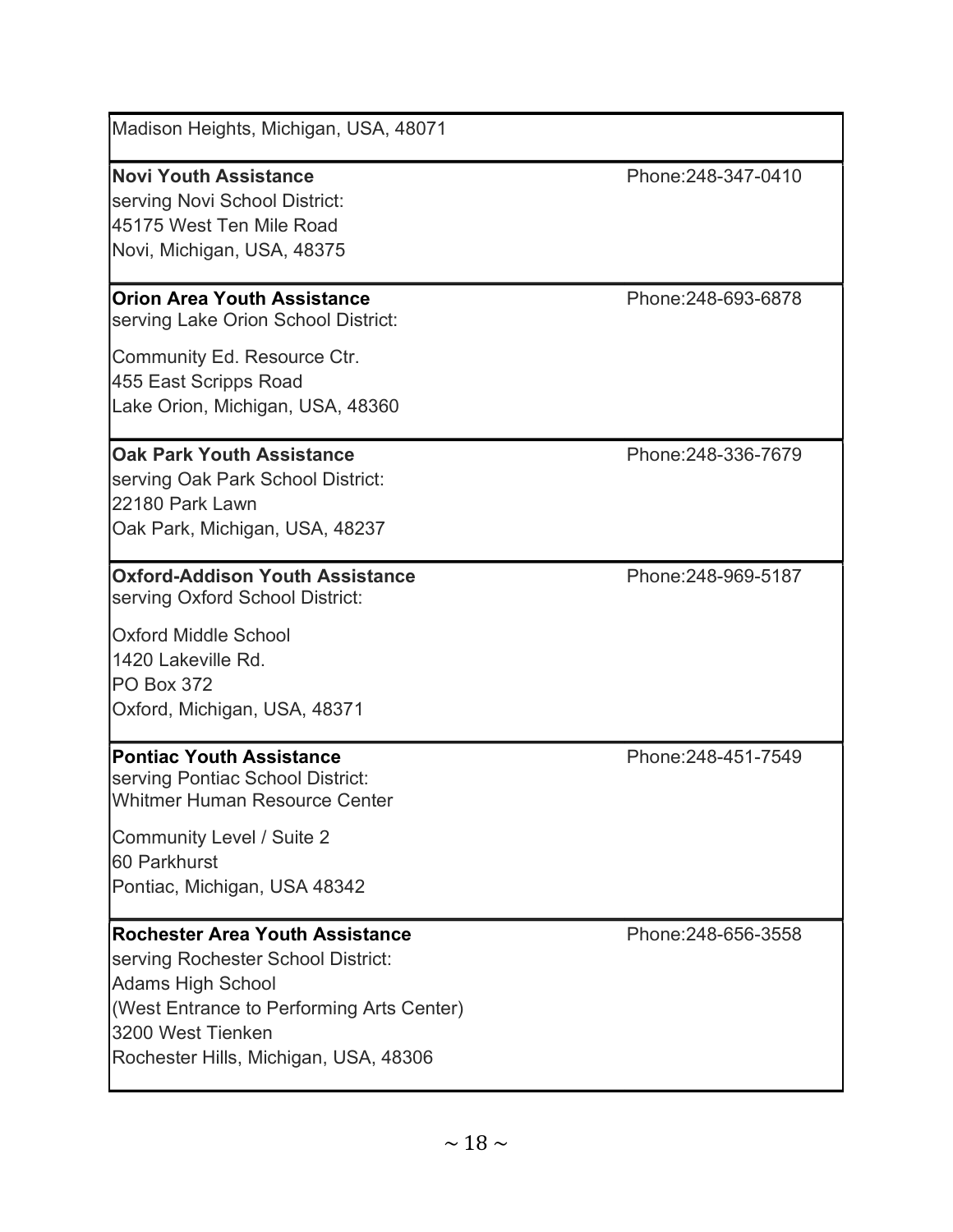| <b>Royal Oak Youth Assistance</b><br>serving Royal Oak School District:<br>Maintenance & Transportation                                                                                   | Phone: 248-546-8282 |
|-------------------------------------------------------------------------------------------------------------------------------------------------------------------------------------------|---------------------|
| 1601 N. Campbell Road                                                                                                                                                                     |                     |
| Royal Oak, Michigan, USA 48067                                                                                                                                                            |                     |
| <b>South Lyon Area Youth Assistance</b><br>serving South Lyon School District:                                                                                                            | Phone: 248-573-8189 |
| South Lyon High School<br>1000 North Lafayette<br>South Lyon, Michigan, USA, 48178                                                                                                        |                     |
| <b>Southfield Youth Assistance</b><br>serving Southfield School District:                                                                                                                 | Phone: 248-746-7658 |
| 21705 Evergreen Rd.<br>Southfield, Michigan, USA 48075                                                                                                                                    |                     |
| <b>Troy Youth Assistance</b><br>serving Troy School District:<br>4420 Livernois<br>Troy, Michigan, USA, 48098                                                                             | Phone: 248-823-5095 |
| <b>Lakes Area Youth Assistance</b><br>serving Walled Lake School District:<br>850 Ladd Rd. Building D<br>Walled Lake, Michigan, USA, 48390                                                | Phone: 248-956-5070 |
| <b>Waterford Youth Assistance</b><br>serving Waterford School District:<br>5640 Williams Lake Road, Suite 201<br>Waterford, Michigan, USA, 48329                                          | Phone: 248-618-7383 |
| <b>West Bloomfield Youth Assistance</b><br>serving West Bloomfield School District:<br>c/o West Bloomfield High School<br>4925 Orchard Lake Road<br>West Bloomfield, Michigan, USA, 48323 | Phone: 248-592-1278 |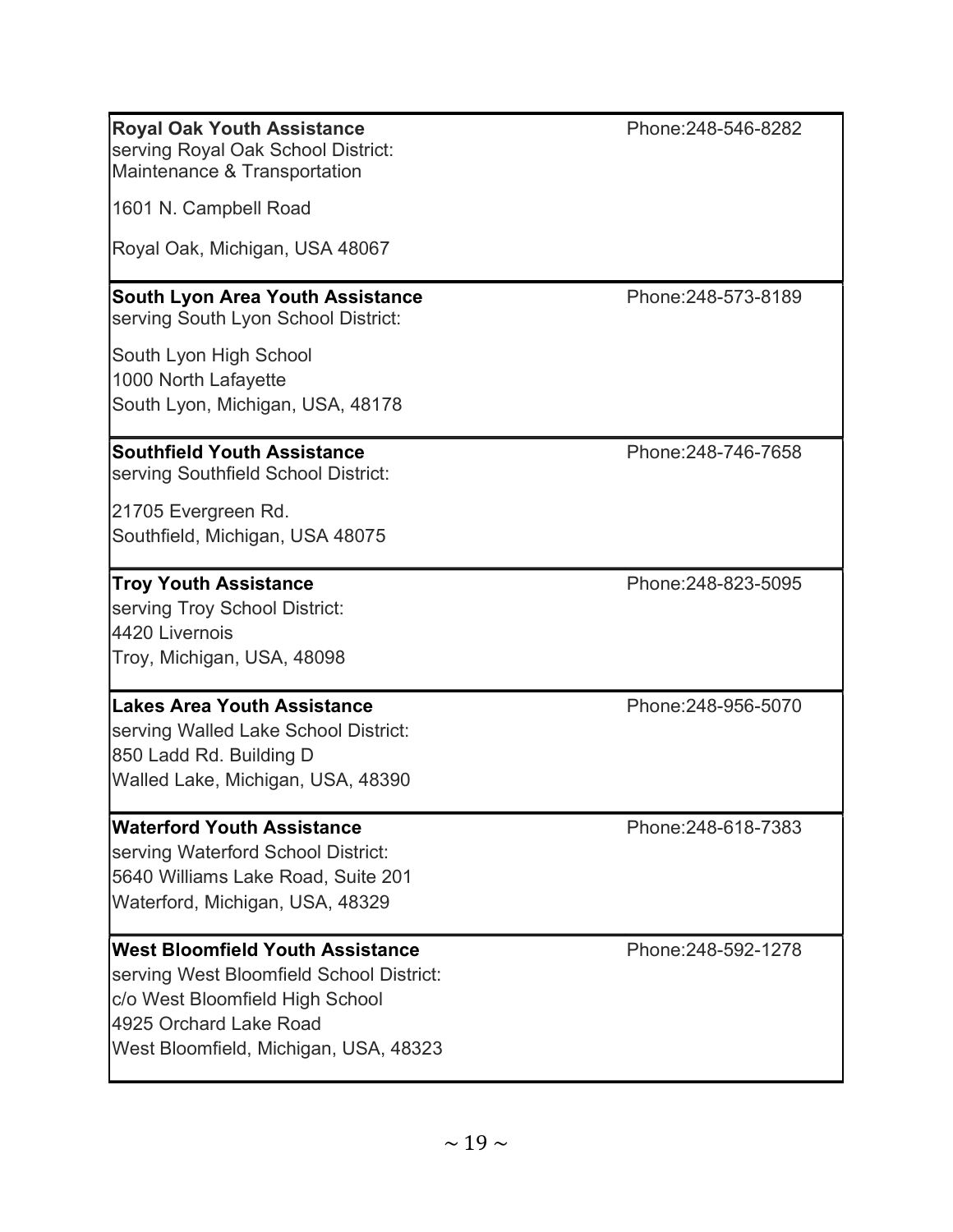## Links to National & Michigan Mental Health Websites

|                                                                                                     | <b>Description</b>                                                                                                                                       | Website         |
|-----------------------------------------------------------------------------------------------------|----------------------------------------------------------------------------------------------------------------------------------------------------------|-----------------|
| <b>Alanon</b>                                                                                       | Information about<br>program &<br>meetings.                                                                                                              | www.al-anon.org |
| <b>Alcoholics</b><br><b>Anonymous</b>                                                               | Information about<br>program &<br>meetings.                                                                                                              | www.aa.org      |
| <b>Anxiety</b><br><b>Disorders</b><br><b>Association of</b><br><b>America</b>                       | Support<br>resources &<br>information about<br>anxiety disorders                                                                                         | www.adaa.org    |
| <b>Batterer</b><br><b>Intervention</b><br><b>Services</b><br><b>Coalition of</b><br><b>Michigan</b> | A forum for<br>information<br>sharing among<br>agencies and<br>individuals<br>concerned with<br>the provision of<br>batterer<br>intervention<br>services | www.biscmi.org  |
| <b>Center for Mental</b><br><b>Health Services</b>                                                  | Links to<br>databases of<br>mental health<br>resources                                                                                                   | www.samhsa.gov  |
| <b>Children with</b><br><b>ADD</b>                                                                  | Support<br>resources &<br>information about<br>ADD in children                                                                                           | www.chadd.org   |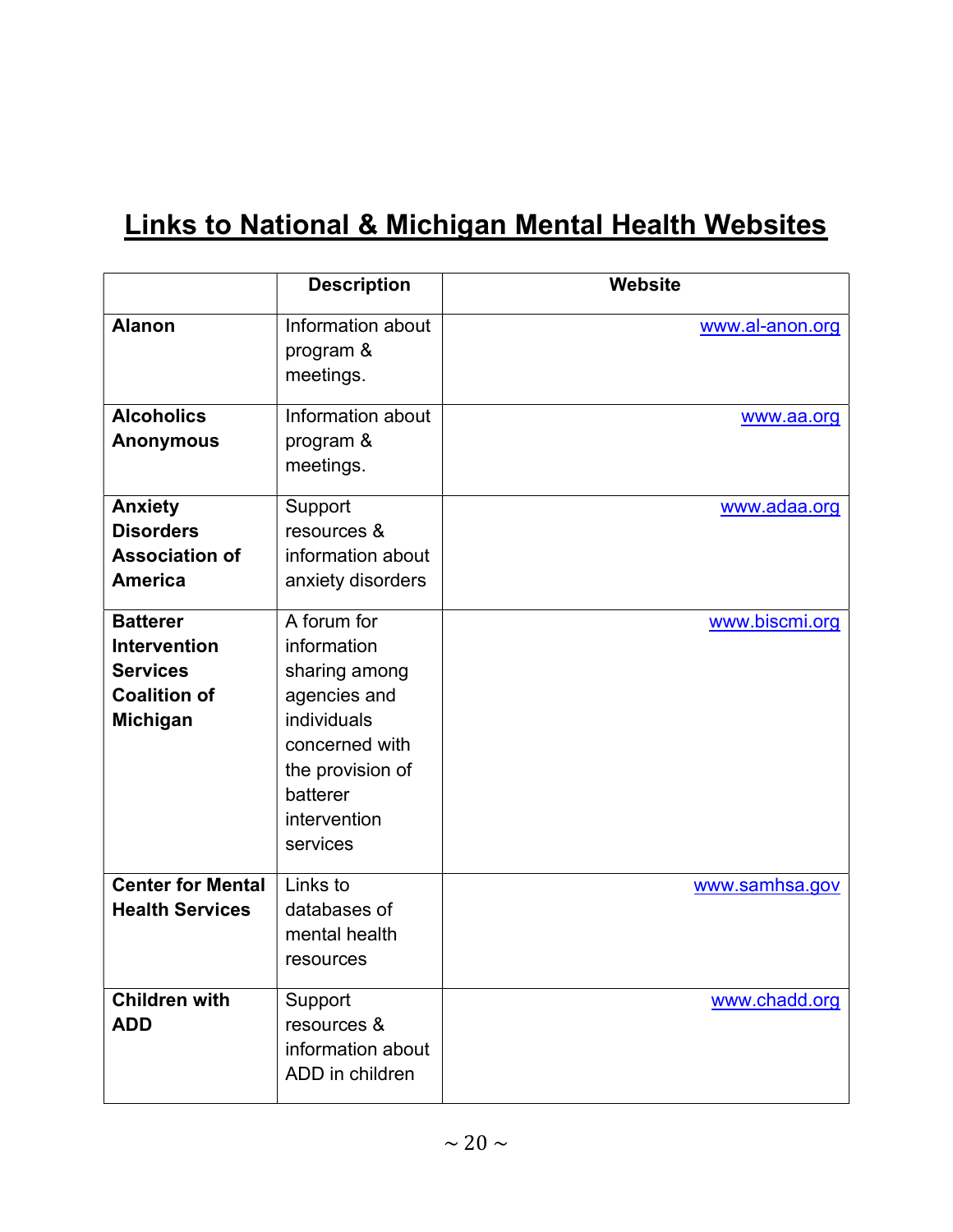| <b>Cocaine</b>         | Information about     | www.ca.org                    |
|------------------------|-----------------------|-------------------------------|
|                        |                       |                               |
| <b>Anonymous</b>       | program &             |                               |
|                        | meetings              |                               |
| <b>Community</b>       | Information about     | www.cmham.org                 |
| <b>Mental Health</b>   | the Michigan          |                               |
| <b>Service</b>         | Association of        |                               |
| <b>Programs</b>        | <b>CMH Boards and</b> |                               |
|                        | services in           |                               |
|                        | Michigan              |                               |
|                        |                       |                               |
| Depressive,            | Information &         | www.dbsalliance.org           |
| <b>Manic-</b>          | resources on          |                               |
| Depressive &           | depression & bi-      |                               |
| <b>Bipolar Support</b> | polar illness         |                               |
| <b>Alliance</b>        |                       |                               |
|                        |                       |                               |
| <b>Gamblers</b>        | Michigan meeting      | www.gamblersanonymous.org     |
| <b>Anonymous</b>       | list                  |                               |
| <b>Health</b>          | Chemical              |                               |
|                        |                       | www.hprp.org                  |
| <b>Professional</b>    | dependency            |                               |
| <b>Recovery</b>        | <b>Treatment for</b>  |                               |
| Program of             | Health                |                               |
| <b>Michigan</b>        | Professionals         |                               |
| <b>International</b>   | Information and       | www.edreferral.com            |
| <b>Eating Disorder</b> | treatment             |                               |
| <b>Referral</b>        | resources for all     |                               |
| Organization           | kinds of eating       |                               |
|                        | disorders             |                               |
|                        |                       |                               |
| <b>Mental Health</b>   | Information &         | www.mental-health-matters.com |
| <b>Matters</b>         | resources for         |                               |
|                        | Consumers &           |                               |
|                        | Professional          |                               |
|                        |                       |                               |
| <b>Michigan</b>        | Advocacy for          | www.acmh-mi.org               |
| <b>Association for</b> | mental health         |                               |
| Children's             | services for          |                               |
| mental Health          | children and          |                               |
|                        | families              |                               |
|                        |                       |                               |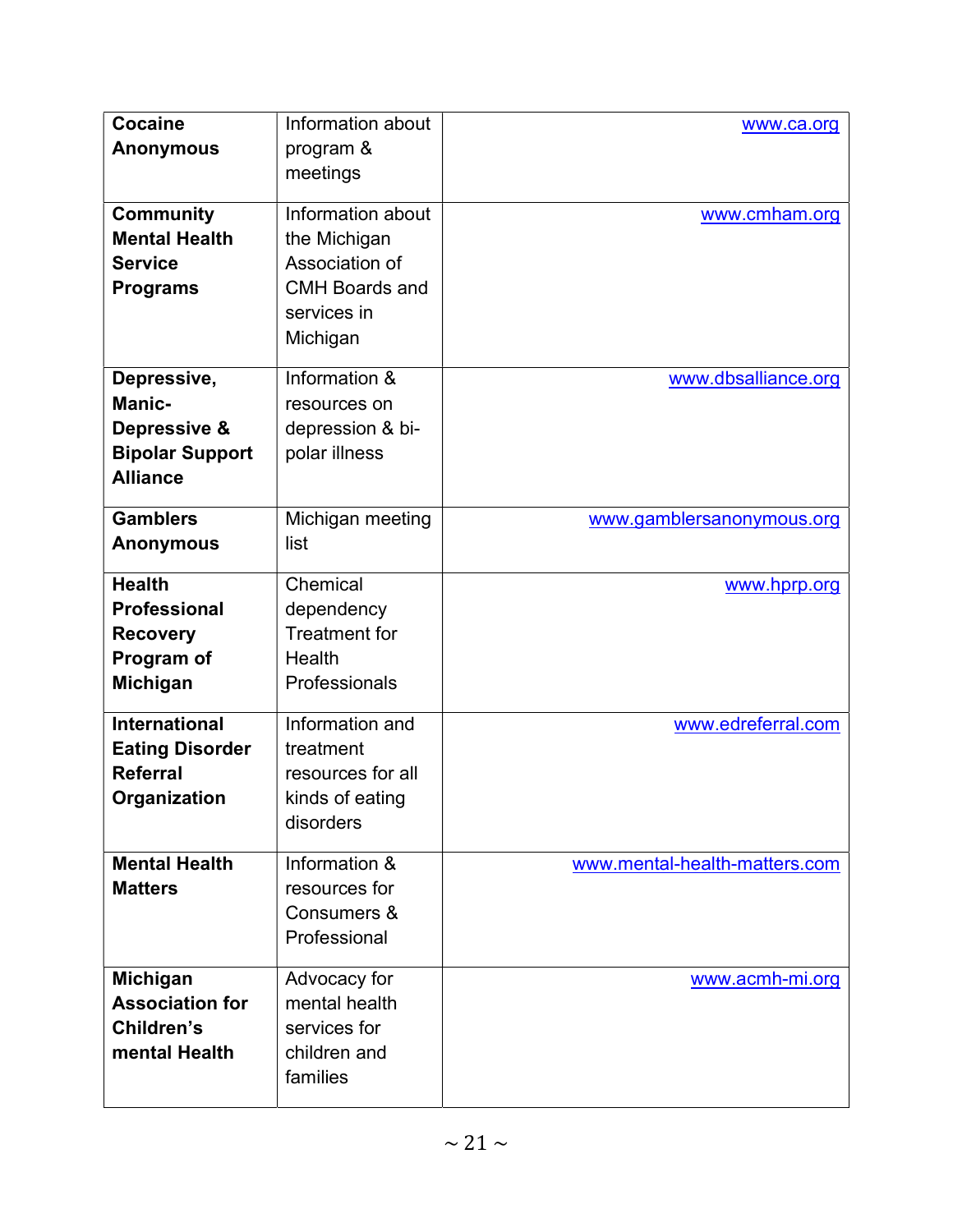| <b>Michigan</b>           | promoting               | www.suicidepreventionlifeline.org |
|---------------------------|-------------------------|-----------------------------------|
| <b>Association for</b>    | increased               |                                   |
| <b>Suicide</b>            | awareness of            |                                   |
| <b>Prevention</b>         | suicide potential       |                                   |
|                           | and resources for       |                                   |
|                           | its prevention          |                                   |
|                           |                         |                                   |
| <b>Michigan</b>           | Information about       | www.michigan.gov/tobacco          |
| <b>Tobacco Control</b>    | quitting smoking        |                                   |
| Program                   |                         |                                   |
| <b>Narcotics</b>          | Information about       | www.na.org                        |
| <b>Anonymous</b>          | program and             |                                   |
|                           | meetings                |                                   |
|                           |                         |                                   |
| <b>National Alliance</b>  | Advocacy and            | www.nami.org/                     |
| for the Mentally          | resources for the       |                                   |
| Ш                         | mentally ill.           |                                   |
| <b>National council</b>   | Information and         | www.ncpgambling.org               |
| on Problem                | resources about         |                                   |
|                           |                         |                                   |
| Gambling                  | problem gambling        |                                   |
| <b>National Institute</b> | <b>Current resource</b> | www.niaaa.nih.gov/                |
| of Alcohol Abuse          | and resources in        |                                   |
| & Alcoholism              | Alcoholism              |                                   |
| <b>National Institute</b> | Mental health           | www.nmha.org                      |
| of Mental Health          | research,               |                                   |
|                           | resources & news        |                                   |
|                           |                         |                                   |
| <b>National Mental</b>    | Support                 | www.mhselfhelp.org                |
| <b>Health Self help</b>   | resources &             |                                   |
| Clearinghouse             | information about       |                                   |
|                           | mental health           |                                   |
| Obsessive-                | Alphabetically          |                                   |
| <b>Compulsive</b>         | ordered                 | www.iocdf.org                     |
| <b>Foundation</b>         | information,            |                                   |
|                           | articles, books,        |                                   |
|                           |                         |                                   |
|                           | links,<br>associations  |                                   |
|                           |                         |                                   |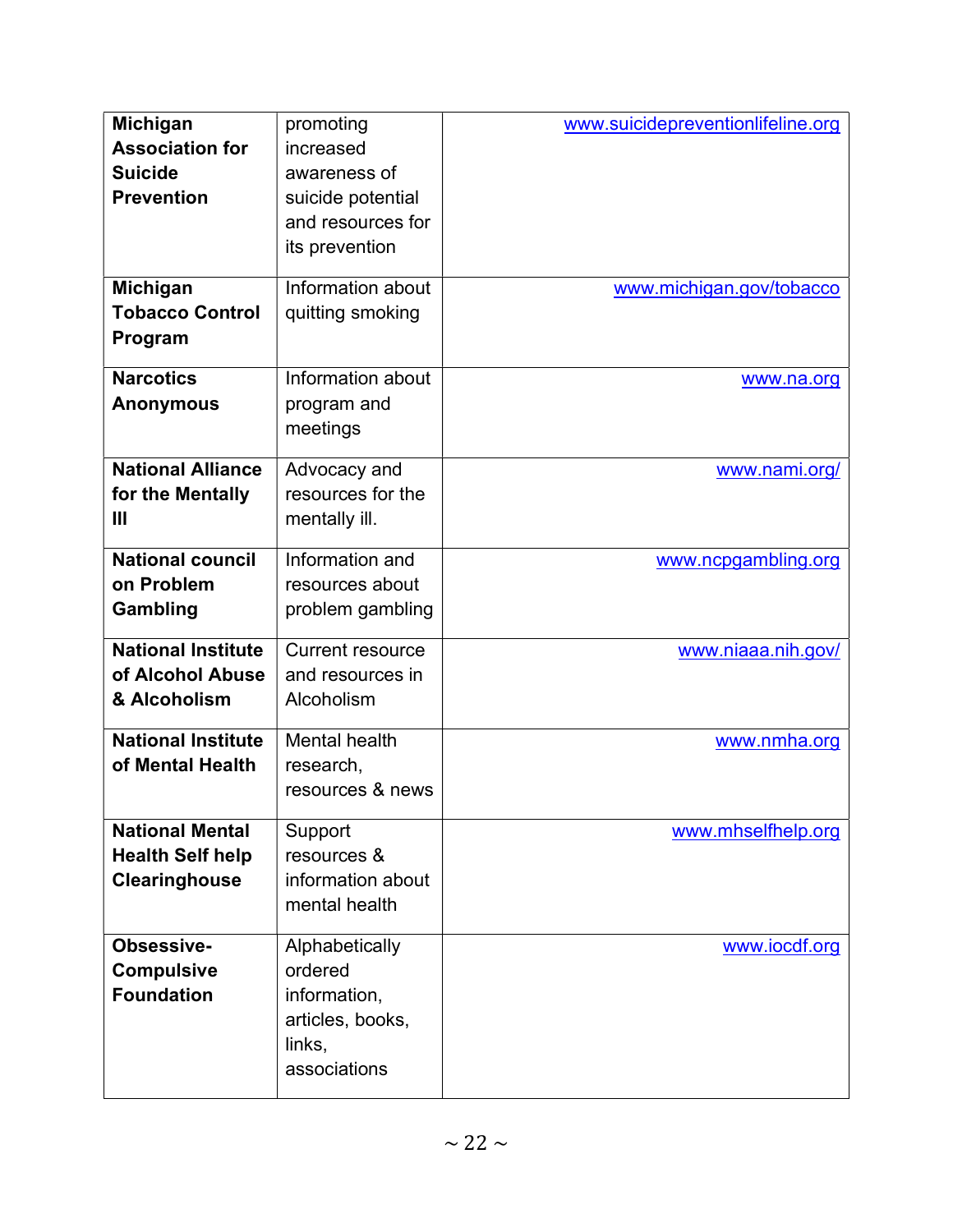| <b>Screening for</b><br><b>Mental Health</b>                    | Information on<br>community<br>screening<br>programs for<br>depression,<br>substance abuse,<br>suicidality etc | www.mmindwise.org                          |
|-----------------------------------------------------------------|----------------------------------------------------------------------------------------------------------------|--------------------------------------------|
| <b>SAMHSA</b><br><b>Treatment</b><br><b>Facility Locator</b>    | <b>National locator</b><br>of substance<br>abuse and<br>treatment<br>facilities &<br>programs                  | www.findtreatment.samhsa.gov/              |
| <b>U of M Tobacco</b><br><b>Consultation</b><br><b>Services</b> | Programs help<br>persons of the U<br>of M community<br>quit smoking                                            | www.hr.umich.edu/mhealthy/programs/tobacco |
| U.S. Drug &<br><b>Alcohol Rehab</b><br><b>Centers</b>           | 14,000 drug and<br>alcohol<br>rehabilitation<br>progeams in the<br>U.S.                                        | www.usdrugrehabcenters.com                 |

## **Mental Health Service Phone # List**

| <b>Abaris Behavioral Health-Novi</b>                               | 248-426-9900 |
|--------------------------------------------------------------------|--------------|
| <b>Abaris Behavioral Health- Rochester</b>                         | 248-650-8383 |
| <b>Advanced Counseling Services-</b><br><b>Southfield</b>          | 248-213-0501 |
| <b>Advanced Counseling Services-</b><br><b>Clarkston</b>           | 248-922-2300 |
| <b>Beaumont Hospital Psychiatric</b><br><b>Services- Royal Oak</b> | 248-898-7131 |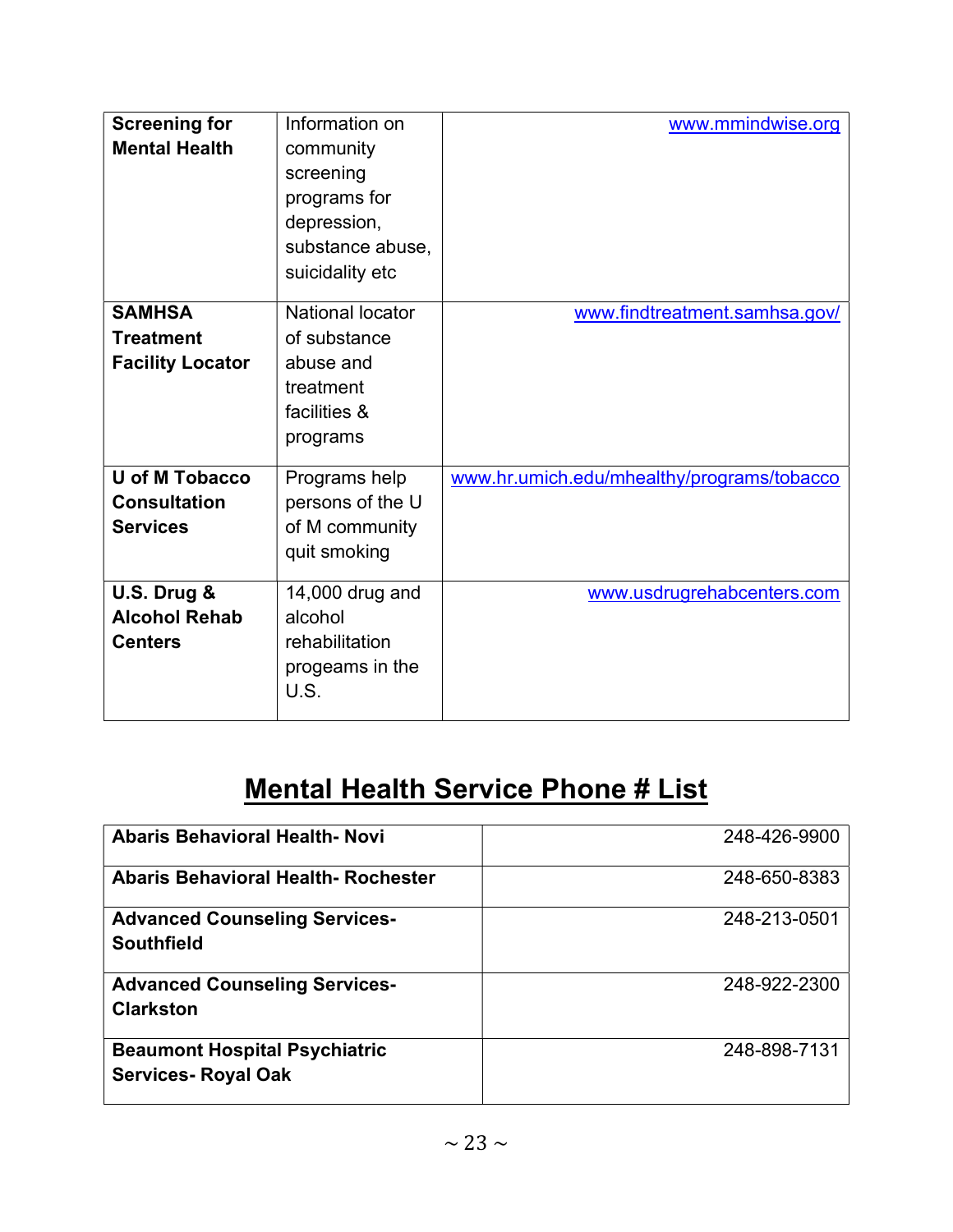| <b>Behavioral Medical Center-Troy</b>                                   | 248-528-9000 |
|-------------------------------------------------------------------------|--------------|
| <b>Birmingham Maple Clinic-Troy</b>                                     | 248-646-6659 |
| <b>Broe Rehabilitation Services- Southfield</b>                         | 248-474-2763 |
| <b>Oakland Psychology Clinic- Bloomfield</b><br><b>Hills</b>            | 248-322-0001 |
| <b>Catholic Social Services- Auburn Hills</b>                           | 248-537-3300 |
| <b>Catholic Social Services- Royal Oak</b>                              | 248-548-4044 |
| <b>Catholic Social Services-</b><br><b>Waterford/Lake Orion</b>         | 248-666-8870 |
| <b>Center for Relationship&amp; Sexual Health-</b><br><b>Royal Oak</b>  | 248-399-7447 |
| <b>Clarkston Family Therapists- Clarkston</b>                           | 248-922-9077 |
| <b>Common Ground Crisis Line</b>                                        | 800-231-1127 |
| <b>Common Ground Sanctuary-Bloomfield</b><br><b>Hills</b>               | 248-456-8150 |
| <b>Comprehensive Psychiatric Services-</b><br>Farmington                | 248-932-2500 |
| <b>Comprehensive Psychological Services-</b><br><b>Bloomfield Hills</b> | 248-334-9000 |
| Easter Seals Adult Mental health<br><b>Services-Southfield</b>          | 248-372-6800 |
| <b>Ascension Eastwood Behavioral Health-</b><br><b>Royal Oak</b>        | 248-288-9333 |
| <b>Ascension Eastwood Behavioral Health</b><br>- Rochester              | 248-844-6234 |
| <b>Havenwyck Hospital- Auburn Hills</b>                                 | 248-373-9200 |
| <b>Henry Ford Behavioral Health- Troy</b>                               | 248-680-2060 |
| <b>Henry Ford Behavioral Health-West</b>                                | 248-661-6100 |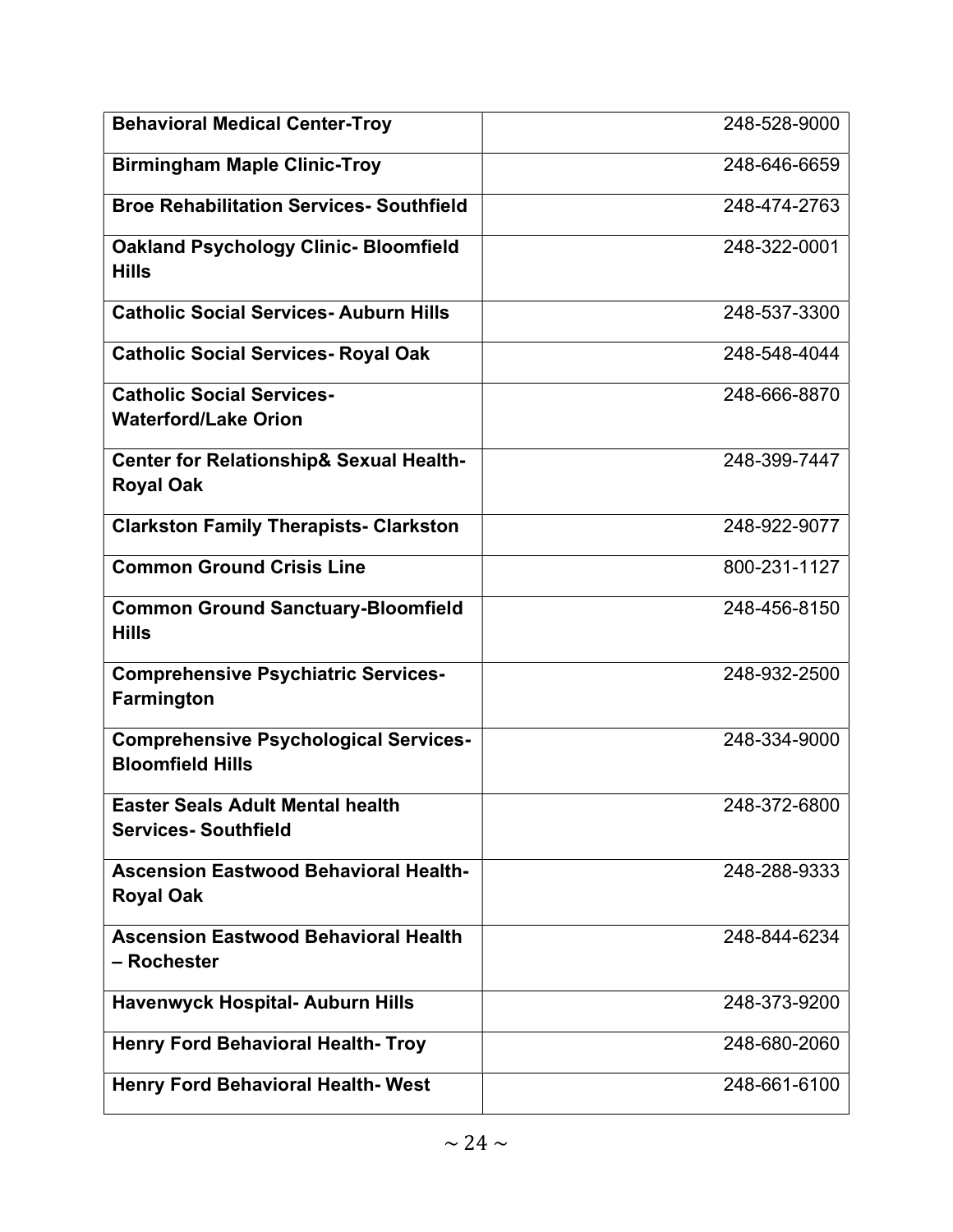| <b>Bloomfield</b>                                                    |              |
|----------------------------------------------------------------------|--------------|
| <b>Jewish Family Service- Southfield</b>                             | 248-282-8126 |
| <b>Jewish Family Service- West Bloomfield</b>                        | 248-592-2300 |
| <b>Kadima</b>                                                        | 248-559-8235 |
| <b>Kingswood Hospital</b>                                            | 248-398-3200 |
| <b>Wellspring Lutheran Child &amp; Family</b><br><b>Service</b>      | 248-803-0307 |
| <b>McLaren Oakland Hospital Behavioral</b><br><b>Health-Pontiac</b>  | 248-338-5588 |
| Michigan Psychoanalytic Institute<br><b>Clinic- Farmington Hills</b> | 248-851-7739 |
| <b>National Alliance of Mental Illness-</b><br><b>Oakland County</b> | 248-773-2296 |
| <b>New Oakland Family Center- Clarkston</b>                          | 248-620-6400 |
| <b>New Oakland family Center- Farmington</b><br><b>Hills</b>         | 248-855-1540 |
| <b>Oakland County Community Mental</b><br><b>Health-Auburn Hills</b> | 248-858-1217 |
| <b>Oakland Family Services- Berkley</b>                              | 248-544-4113 |
| <b>Oakland Family Services- Pontiac</b>                              | 248-858-8227 |
| <b>Oakland Family Services- Rochester</b><br><b>Hills</b>            | 248-853-0750 |
| <b>Oakland Psychological Clinic-</b><br><b>Bloomfield Hills</b>      | 248-322-0001 |
| <b>Oakland Psychological Clinic-</b><br><b>Southfield</b>            | 248-559-5558 |
| <b>Oakland Psychological Clinic- Milford</b>                         | 248-684-6400 |
| <b>Oakland Psychological Clinic- Lake</b>                            | 248-393-5555 |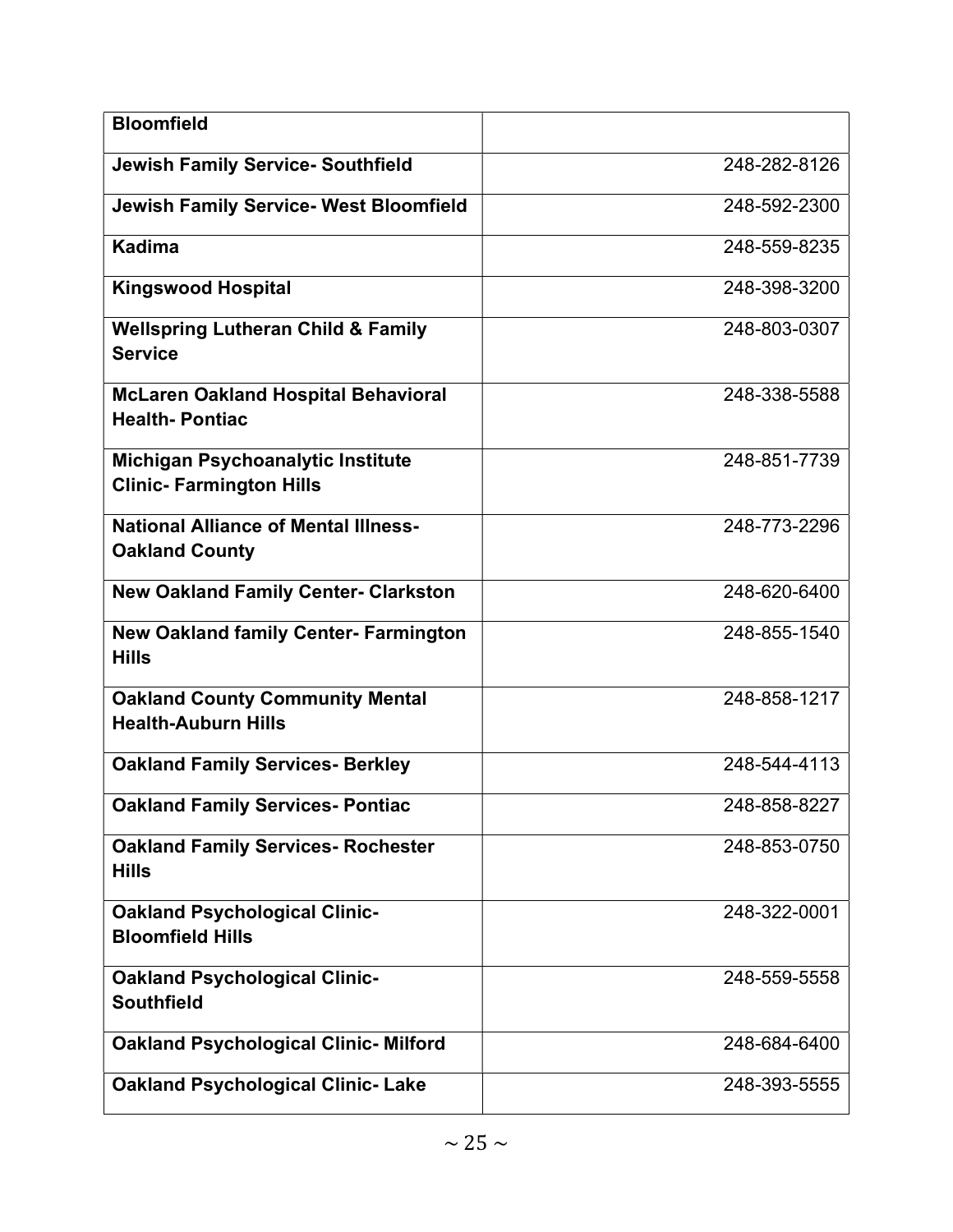| Orion                                                               |              |
|---------------------------------------------------------------------|--------------|
| Perspectives of Troy, P.C.                                          | 248-244-8644 |
| <b>Rochester Center for Behavioral</b><br><b>Medicine-Rochester</b> | 248-608-8800 |
| <b>Sexual Assault Hot Line</b>                                      | 800-656-4673 |
| St. Joseph Mercy Hospital Adult<br><b>Inpatient and Partial</b>     | 734-712-5850 |

#### Mental Health Professional Organizations & Resources

| <b>American Association for</b>           | www.aapcsw.org                        |
|-------------------------------------------|---------------------------------------|
| <b>Psychoanalysis in Clinical Social</b>  |                                       |
| <b>Work</b>                               |                                       |
|                                           |                                       |
| <b>American Association of Marriage</b>   | www.aamft.org                         |
| & Family Therapists                       |                                       |
|                                           |                                       |
| <b>American Association of Pastoral</b>   | www.aapc.org                          |
| <b>Counselors</b>                         |                                       |
|                                           |                                       |
| <b>American Board of Examiners for</b>    | www.abecsw.org                        |
| <b>Clinical Social Workers</b>            |                                       |
|                                           |                                       |
| <b>American Mental Health Counselors</b>  | www.amhca.org                         |
| <b>Association</b>                        |                                       |
|                                           |                                       |
| <b>American Psychiatric Association</b>   | www.psych.org                         |
| <b>American Psychoanalytic</b>            | www.apsa.org                          |
| <b>Association</b>                        |                                       |
|                                           |                                       |
| <b>American Psychological</b>             | www.apa.org                           |
| <b>Association</b>                        |                                       |
|                                           |                                       |
| <b>Association for the Advancement of</b> | www.iaswg.org                         |
| <b>Social Work with Groups</b>            |                                       |
|                                           |                                       |
| <b>Clinical Social Work Association</b>   | www.clinicalsocialworkassociation.org |
|                                           |                                       |